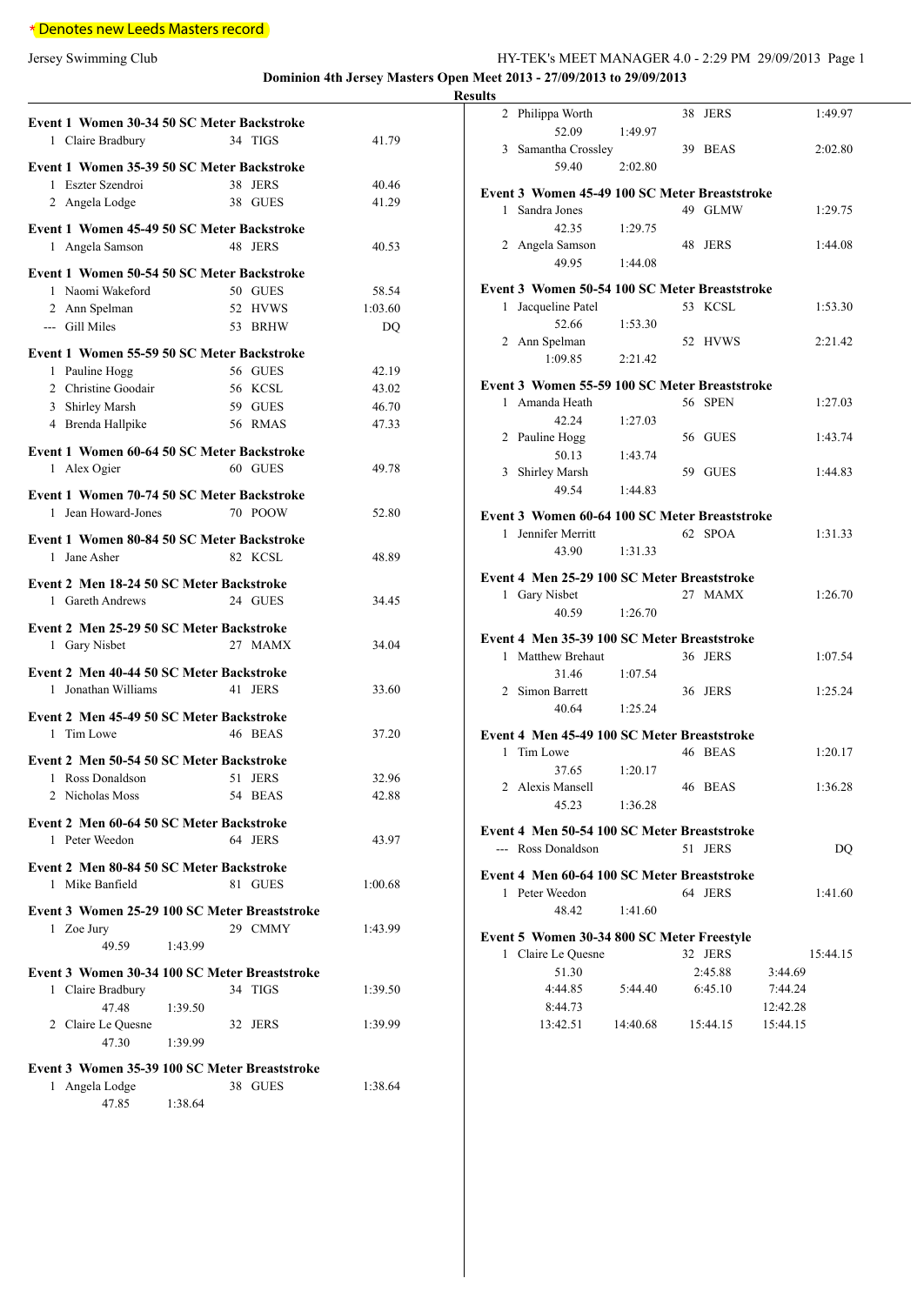## Jersey Swimming Club HY-TEK's MEET MANAGER 4.0 - 2:29 PM 29/09/2013 Page 2 **Dominion 4th Jersey Masters Open Meet 2013 - 27/09/2013 to 29/09/2013**

**Results**

**Event 5 Women 35-39 800 SC Meter Freestyle** 1 Philippa Worth 38 JERS 12:45.90 42.38 1:28.41 2:15.98 3:04.39 3:53.31 4:42.58 5:31.69 6:20.79 7:09.63 7:58.04 8:46.67 9:35.13 10:23.10 11:11.17 11:59.35 12:45.90 **Event 5 Women 40-44 800 SC Meter Freestyle** 1 Kirsten Cameron 40 ELEE 31.93 1:05.78 1:39.73 2:13.62 2:47.41 3:21.28 3:55.19 4:28.95 5:02.94 5:37.02 6:11.04 6:45.02 7:18.81 7:52.94 8:27.12 9:00.04 2 Wendy Trehiou 44 JLDS 13:54.45 44.22 1:33.49 2:25.91 3:19.78 4:13.61 5:07.42 6:01.24 6:54.56 7:47.69 8:40.62 9:33.36 10:26.64 11:17.51 12:10.68 13:04.32 13:54.45 **Event 5 Women 50-54 800 SC Meter Freestyle** 1 Ann Spelman 52 HVWS 15:36.31 53.32 1:50.71 2:49.24 3:49.13 4:50.52 5:49.02 6:48.73 7:48.66 8:49.96 9:48.96 10:47.22 11:46.34 12:45.89 13:45.16 14:42.86 15:36.31 2 Gill Miles 53 BRHW 16:26.33 58.53 2:00.07 3:00.35 4:03.22 5:04.96 6:07.56 8:09.76 9:12.56 10:14.74 11:17.46 12:20.31 13:22.15 14:24.37 15:26.52 16:26.33 **Event 5 Women 55-59 800 SC Meter Freestyle** 1 Karen Jennings 56 SPOA 11:15.54 37.68 1:19.59 2:02.33 2:45.34 3:28.03 4:10.76 4:53.42 5:35.96 6:18.63 7:01.33 7:44.07 8:26.67 9:08.97 9:51.26 10:33.54 11:15.54 2 Lesley Cook 55 OTTL 12:00.76 40.61 1:25.34 2:10.76 2:56.26 3:41.56 4:27.57 5:13.39 5:58.97 6:44.82 7:30.72 8:16.29 9:01.69 9:46.10 10:31.37 11:17.46 12:00.76 3 Susanna Riviere 59 KCSL 15:02.99 50.88 1:46.20 2:43.24 3:41.32 4:39.24 5:36.29 6:34.00 7:30.98 8:28.30 9:25.11 10:21.90 11:19.02 12:15.71 13:12.56 14:08.50 15:02.99 4 Linda Campbell 55 BEAS 15:04.41 49.04 1:46.10 2:45.22 3:44.51 4:41.97 5:39.56 6:37.10 7:33.88 8:30.48 9:27.59 10:23.70 11:20.71 12:17.81 13:14.98 14:11.16 15:04.41 5 Wendy Andrews 55 GUES 16:32.85 56.75 1:56.86 2:57.53 3:58.23 5:02.31 6:06.27 7:09.83 8:14.24 9:18.62 10:22.98 11:25.23 12:27.71 13:28.89 14:31.54 15:33.65 16:32.85 6 Lorraine Crook 59 CALY 17:18.43 56.84 2:01.56 3:07.73 4:13.32 5:17.36 6:22.07 7:27.80 8:33.76 9:39.71 10:45.21 11:49.89 12:56.38 14:02.01 15:07.76 16:13.19 17:18.43 **Event 5 Women 60-64 800 SC Meter Freestyle** 1 Pauline Hubert 62 BEAS 14:54.55 46.52 1:39.47 2:36.30 3:32.73 4:27.74 5:25.26 6:23.49 7:20.58 8:16.48 9:13.77 10:10.95 11:06.21 12:04.69 13:01.24 13:57.65 14:54.55 2 Jane Le Quesne 60 JERS 16:24.47 53.83 1:53.58 2:55.44 3:57.05 4:59.87 6:04.01 7:05.74 8:08.99 9:10.59 10:14.00 11:18.09 12:20.22 13:21.36 14:23.27 15:26.08 16:24.47 **Event 5 Women 65-69 800 SC Meter Freestyle** 1 Jean Hiatt 66 SPOA 17:27.32 58.88 2:00.90 3:05.98 4:10.68 5:16.76 6:23.82 7:30.85 8:37.31 9:43.57 10:50.08 11:54.61 13:01.27 14:08.51 15:14.31 16:22.31 17:27.32 **Event 6 Men 30-34 800 SC Meter Freestyle** 1 Ben Thomas 31 OTTL 9:34.47 31.03 1:05.32 1:40.53 2:15.97 2:51.59 3:27.97 4:04.40 4:40.78 5:17.22 5:53.91 6:31.48 7:08.51 7:45.42 8:22.78 8:59.84 9:34.47 2 Jeremy Taylor 34 JERS 13:25.66 42.34 1:29.47 2:18.42 3:05.74 3:55.50 4:44.63 5:36.07 6:27.58 7:19.22 8:13.26 9:05.72 10:00.82 10:53.12 11:45.44 12:39.41 13:25.66 **Event 6 Men 45-49 800 SC Meter Freestyle** 1 Bob Donaldson 49 TIGS 10:37.23 34.63 1:11.61 1:50.55 2:30.05 3:10.07 3:50.44 4:31.18 5:11.35 5:51.86 6:32.94 7:13.97 8:36.08 9:17.50 9:58.90 10:37.23 10:37.23 2 Paul Corcoran 48 JERS 11:08.24 36.09 1:15.14 1:55.89 2:37.54 3:19.09 4:00.76 4:43.31 5:26.22 6:09.47 6:52.29 7:34.79 8:17.63 9:00.92 9:43.51 10:26.14 11:08.24 **Event 6 Men 50-54 800 SC Meter Freestyle** 1 Nicholas Moss 54 BEAS 11:24.47 37.62 1:20.47 2:04.32 2:48.07 3:31.57 4:14.89 4:58.02 5:41.93 6:24.99 7:08.77 7:51.87 8:34.98 9:18.03 10:00.92 10:43.83 11:24.47 2 David Lewis 52 CORA 11:34.06 37.97 1:19.77 2:02.23 2:45.16 3:28.73 4:12.70 4:57.44 5:41.99 6:26.32 7:10.15 7:54.80 8:38.57 9:24.32 10:08.63 10:52.91 11:34.06  $9:00.04*$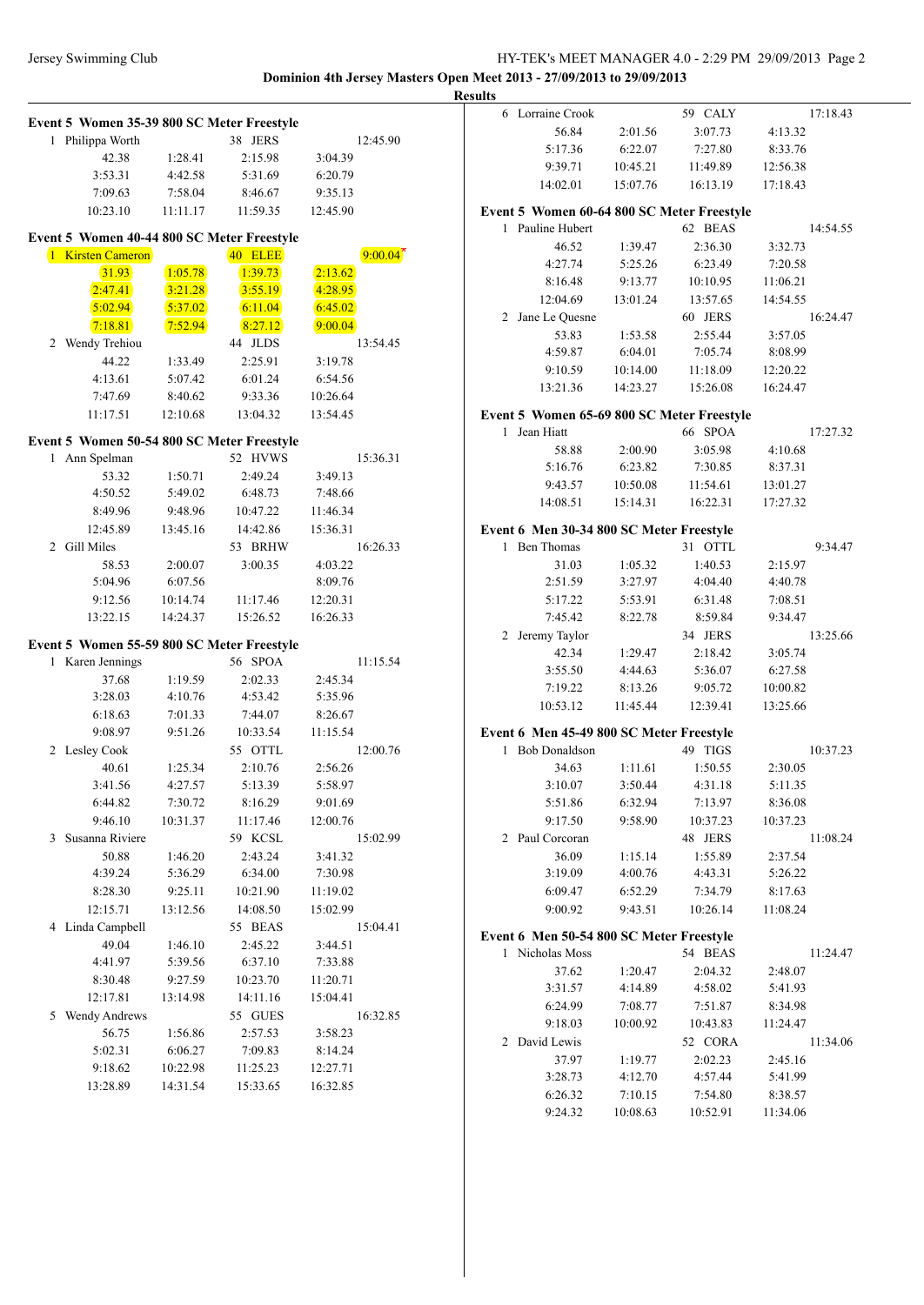### Jersey Swimming Club HY-TEK's MEET MANAGER 4.0 - 2:29 PM 29/09/2013 Page 3 **Dominion 4th Jersey Masters Open Meet 2013 - 27/09/2013 to 29/09/2013**

|                                                     |                                                          |          | (Event 6 Men 50-54 800 SC Meter Freestyle) |          |                    | Event 8 Men 40-44 200 SC Meter IM           |                    |                    |                    |                         |
|-----------------------------------------------------|----------------------------------------------------------|----------|--------------------------------------------|----------|--------------------|---------------------------------------------|--------------------|--------------------|--------------------|-------------------------|
|                                                     | 3 John Carnegie                                          |          | 50 JERS                                    |          | 12:31.63           | 1 Robert Taylor                             |                    | 43 JWPS            |                    | 3:01.87                 |
|                                                     | 38.62                                                    | 1:22.12  | 2:07.87                                    | 2:55.09  |                    |                                             |                    |                    |                    |                         |
|                                                     | 3:43.46                                                  | 4:32.51  | 5:22.21                                    | 6:12.04  |                    | Event 8 Men 50-54 200 SC Meter IM           |                    |                    |                    |                         |
|                                                     | 7:00.69                                                  | 7:50.02  | 8:39.26                                    | 9:26.26  |                    | 1 Ross Donaldson                            |                    | 51 JERS            |                    | 2:44.68                 |
|                                                     | 10:13.47                                                 | 11:00.22 | 11:46.62                                   | 12:31.63 |                    | Event 8 Men 60-64 200 SC Meter IM           |                    |                    |                    |                         |
|                                                     |                                                          |          | Event 6 Men 55-59 800 SC Meter Freestyle   |          |                    | 1 Peter Weedon                              |                    | 64 JERS            |                    | 3:31.05                 |
| 1 Bruce Bridal                                      |                                                          |          | 57 JERS                                    |          | 10:15.06           |                                             |                    |                    |                    |                         |
|                                                     | 32.29                                                    | 1:08.90  | 1:46.48                                    | 2:24.61  |                    | Event 9 Women 35-39 1500 SC Meter Freestyle |                    |                    |                    |                         |
|                                                     | 3:03.13                                                  | 3:41.66  | 4:20.29                                    | 4:59.26  |                    | <b>Sponsor: Mailmate Print</b>              |                    |                    |                    |                         |
|                                                     | 5:38.02                                                  | 6:17.34  | 6:56.80                                    | 7:36.52  |                    | 1 Philippa Worth<br>42.80                   |                    | 38 JERS            |                    | 24:05.54                |
|                                                     | 8:16.22                                                  | 8:56.40  | 9:36.53                                    | 10:15.06 |                    | 3:54.80                                     | 1:29.32<br>4:43.77 | 2:17.24<br>5:32.51 | 3:05.93<br>6:20.91 |                         |
|                                                     | 2 Martin Coombes                                         |          | 57 JERS                                    |          | 12:16.19           | 7:09.78                                     | 7:58.52            | 8:47.42            | 9:36.18            |                         |
|                                                     | 40.45                                                    | 1:24.04  | 2:09.33                                    | 2:54.89  |                    | 10:25.02                                    | 11:13.39           | 12:01.80           | 12:50.21           |                         |
|                                                     | 3:40.90                                                  | 4:27.48  | 5:14.19                                    | 6:00.86  |                    | 13:38.75                                    | 14:27.30           | 15:15.74           | 16:04.13           |                         |
|                                                     | 6:47.35                                                  | 7:34.07  | 8:21.21                                    | 9:08.88  |                    | 16:52.16                                    | 17:40.31           | 18:28.59           | 19:16.57           |                         |
|                                                     | 9:56.20                                                  | 10:44.22 | 11:30.95                                   | 12:16.19 |                    | 20:04.58                                    | 20:53.61           | 21:42.31           | 22:30.50           |                         |
|                                                     |                                                          |          | Event 6 Men 65-69 800 SC Meter Freestyle   |          |                    | 23:19.33                                    | 24:05.54           |                    |                    |                         |
| 1 John Ferris                                       |                                                          |          | 69 JERS                                    |          | 12:56.03           |                                             |                    |                    |                    |                         |
|                                                     | 41.20                                                    | 1:27.09  | 2:15.16                                    | 3:04.05  |                    | Event 9 Women 40-44 1500 SC Meter Freestyle |                    |                    |                    |                         |
|                                                     | 3:52.84                                                  | 4:41.65  | 5:30.97                                    | 6:20.45  |                    | <b>Sponsor: Mailmate Print</b>              |                    |                    |                    |                         |
|                                                     | 7:10.49                                                  | 7:59.88  | 8:49.87                                    | 9:39.51  |                    | 1 Kirsten Cameron                           |                    | 40 ELEE            |                    | $17:23.12$ <sup>*</sup> |
|                                                     | 10:29.30                                                 | 11:18.69 | 12:08.21                                   | 12:56.03 |                    | 32.11                                       | 1:06.27            | 1:40.71            | 2:15.20            |                         |
|                                                     |                                                          |          |                                            |          |                    | 2:49.66                                     | 3:24.50            | 3:59.39            | 4:34.38            |                         |
|                                                     |                                                          |          | Event 6 Men 70-74 800 SC Meter Freestyle   |          |                    | 5:09.18                                     | 5:43.70            | 6:17.79            | 6:52.52            |                         |
| 1 Derek Eaton                                       |                                                          |          | 72 TASM                                    |          | 13:02.92           | 7:27.47                                     | 8:02.47            | 8:37.58            | 9:12.71            |                         |
|                                                     | 42.48                                                    | 1:28.27  | 2:17.94                                    | 3:07.80  |                    | 9:47.81                                     | 10:22.98           | 10:58.04           | 11:33.18           |                         |
|                                                     | 3:57.72                                                  | 4:47.76  | 5:37.35                                    | 6:27.75  |                    | 12:08.13                                    | 12:43.46           | 13:18.52           | 13:53.72           |                         |
|                                                     | 7:18.07                                                  | 8:07.82  | 8:57.94                                    | 9:48.26  |                    | 14:29.28                                    | 15:04.32           | 15:39.31           | 16:14.54           |                         |
|                                                     | 10:38.20                                                 | 11:27.88 | 12:16.63                                   | 13:02.92 |                    | 16:49.13                                    | 17:23.12           |                    |                    |                         |
|                                                     |                                                          |          | Event 6 Men 75-79 800 SC Meter Freestyle   |          |                    | 2 Wendy Trehiou                             |                    | 44 JLDS            |                    | 26:14.79                |
|                                                     | 1 Peter Harding                                          |          | 75 IOMS                                    |          | 16:18.61           | 46.34                                       | 1:36.28            | 2:27.53            | 3:19.67            |                         |
|                                                     | 50.65                                                    | 1:46.71  | 2:44.28                                    | 3:43.98  |                    | 4:11.57                                     | 5:03.51            | 5:56.05            | 6:48.17            |                         |
|                                                     | 4:42.19                                                  | 5:42.15  | 6:42.52                                    | 7:44.62  |                    | 7:40.49                                     | 8:33.07            | 9:25.05            | 10:17.16           |                         |
|                                                     | 8:46.86                                                  | 9:51.33  | 10:54.72                                   | 11:58.57 |                    | 11:10.27                                    | 12:03.20           | 12:56.05           | 13:49.61           |                         |
|                                                     | 13:04.16                                                 | 14:08.31 | 16:18.61                                   |          |                    | 14:42.85                                    | 15:35.59           | 16:28.97           | 17:22.20           |                         |
|                                                     |                                                          |          |                                            |          |                    | 18:15.04                                    | 19:08.66           | 20:02.34           | 20:55.85           |                         |
|                                                     | Event 7 Women 35-39 200 SC Meter IM<br>1 Eszter Szendroi |          | 38 JERS                                    |          | 3:03.83            | 21:49.43                                    | 22:42.34           | 23:35.55           | 24:29.27           |                         |
|                                                     | 2 Angela Lodge                                           |          | 38 GUES                                    |          | 3:11.39            | 25:22.16                                    | 26:14.79           |                    |                    |                         |
|                                                     |                                                          |          |                                            |          |                    | Event 9 Women 50-54 1500 SC Meter Freestyle |                    |                    |                    |                         |
| Event 7 Women 45-49 200 SC Meter IM                 |                                                          |          |                                            |          |                    | <b>Sponsor: Mailmate Print</b>              |                    |                    |                    |                         |
|                                                     | 1 Angela Samson                                          |          | 48 JERS                                    |          | 3:24.32            | 1 Melanie Glendening                        |                    | 50 JERS            |                    | 25:10.00                |
| Event 7 Women 50-54 200 SC Meter IM                 |                                                          |          |                                            |          |                    | 45.36                                       | 1:34.01            | 2:24.28            | 3:14.82            |                         |
|                                                     | 1 Jacqueline Patel                                       |          | 53 KCSL                                    |          | 4:04.17            | 4:05.12                                     | 4:56.07            | 5:46.83            | 6:37.98            |                         |
|                                                     | 2 Naomi Wakeford                                         |          | 50 GUES                                    |          | 4:37.88            | 7:29.39                                     | 8:19.74            | 9:10.31            | 10:01.64           |                         |
| 3 Ann Spelman                                       |                                                          |          | 52 HVWS                                    |          | 4:48.57            | 10:52.37                                    | 11:42.99           | 12:33.76           | 13:24.40           |                         |
|                                                     |                                                          |          |                                            |          |                    | 14:15.15                                    |                    | 15:56.60           | 16:46.77           |                         |
| Event 7 Women 55-59 200 SC Meter IM                 |                                                          |          |                                            |          |                    | 17:37.31                                    | 18:28.35           | 19:19.40           | 20:10.12           |                         |
|                                                     | 1 Amanda Heath                                           |          | 56 SPEN                                    |          | 2:52.73            | 21:00.48                                    | 21:50.62           | 22:41.28           | 23:31.66           |                         |
|                                                     |                                                          |          | 59 CALY                                    |          | 4:44.47            | 24:21.91                                    | 25:10.00           |                    |                    |                         |
| 2 Lorraine Crook                                    |                                                          |          |                                            |          |                    |                                             |                    |                    |                    |                         |
|                                                     |                                                          |          |                                            |          |                    |                                             |                    |                    |                    |                         |
|                                                     |                                                          |          |                                            |          |                    |                                             |                    |                    |                    |                         |
| Event 7 Women 80-84 200 SC Meter IM<br>1 Jane Asher |                                                          |          | 82 KCSL                                    |          | 4:06.22            |                                             |                    |                    |                    |                         |
| Event 8 Men 35-39 200 SC Meter IM                   |                                                          |          |                                            |          |                    |                                             |                    |                    |                    |                         |
|                                                     | 1 Matthew Brehaut<br>2 Simon Barrett                     |          | 36 JERS<br>36 JERS                         |          | 2:21.42<br>2:53.47 |                                             |                    |                    |                    |                         |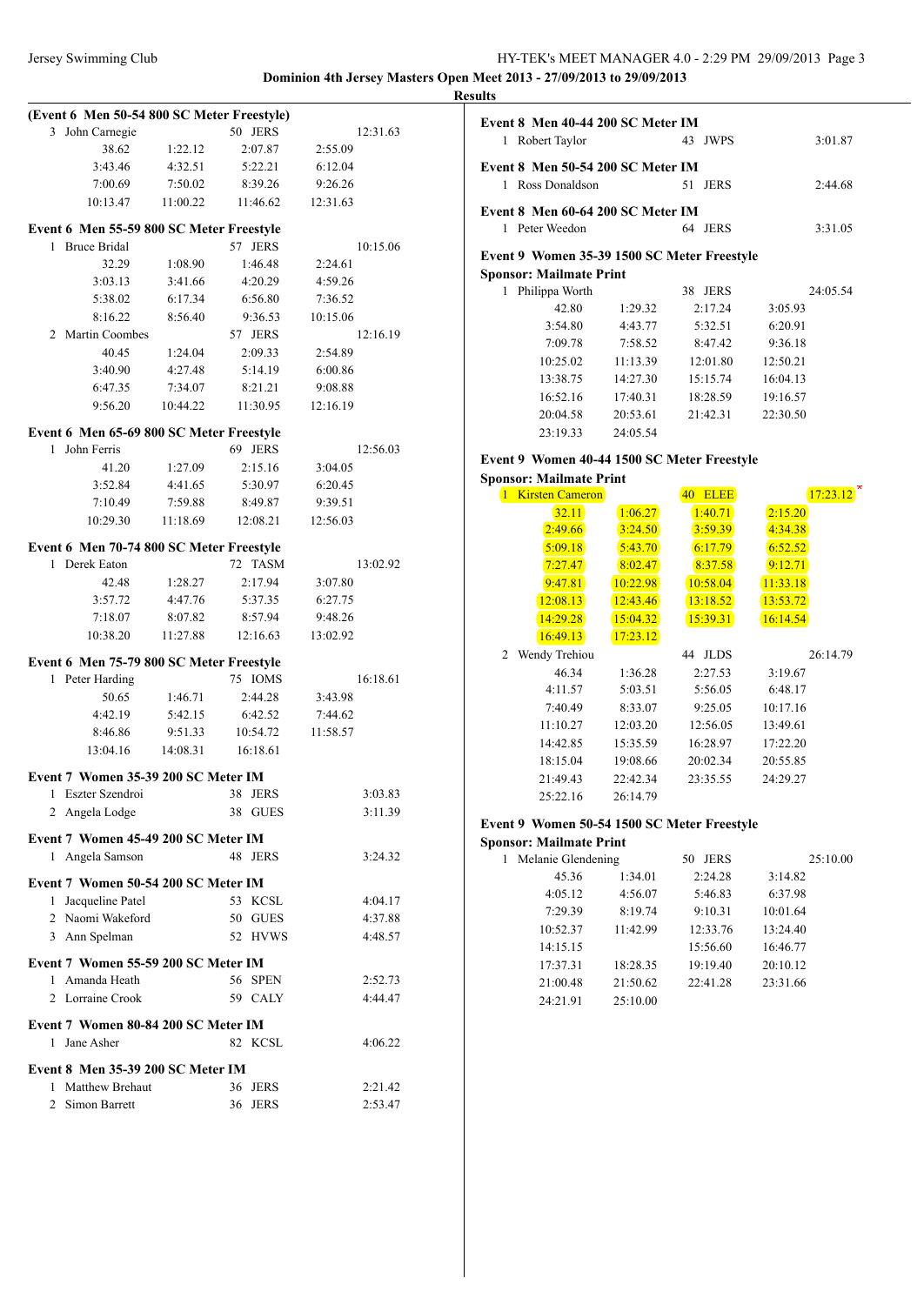| Jersey Swimming Club | HY-TEK's MEET MANAGER 4.0 - 2:29 PM 29/09/2013 Page 4                 |
|----------------------|-----------------------------------------------------------------------|
|                      | Dominion 4th Jersey Masters Open Meet 2013 - 27/09/2013 to 29/09/2013 |

**Event 10 Men 45-49 1500 SC Meter Freestyle**

|                | (Event 9 Women 50-54 1500 SC Meter Freestyle)<br>Jacqueline Patel |                      | 53 KCSL  | 28:28.46 |  |
|----------------|-------------------------------------------------------------------|----------------------|----------|----------|--|
| $\overline{2}$ | 48.40                                                             |                      |          | 3:36.73  |  |
|                |                                                                   | 5:31.85              | 6:28.89  | 7:26.50  |  |
|                | 8:24.74                                                           | 9:23.37              | 10:22.25 | 11:19.37 |  |
|                | 12:17.17                                                          | 13:14.10             | 14:10.91 | 15:07.38 |  |
|                | 16:05.76                                                          |                      | 18:58.31 | 19:55.95 |  |
|                |                                                                   | 18:01.15             |          |          |  |
|                |                                                                   | 22:49.79             | 23:47.00 | 24:45.02 |  |
|                | 25:43.15                                                          | 26:40.27             | 27:36.38 | 28:28.46 |  |
| 3              | Ann Spelman                                                       |                      | 52 HVWS  | 29:43.89 |  |
|                | 55.46                                                             | 1:55.23              | 2:53.80  | 3:52.07  |  |
|                | 4:50.88                                                           | 5:49.19              | 6:48.57  | 7:49.05  |  |
|                | 8:48.56                                                           | 9:48.96              | 10:48.67 | 11:48.55 |  |
|                | 12:48.40                                                          | 13:47.66             | 14:47.49 | 15:48.20 |  |
|                | 16:48.15                                                          | 17:48.84             | 18:48.69 | 19:49.84 |  |
|                | 20:50.04                                                          | 21:49.99             | 22:48.58 | 23:47.95 |  |
|                | 24:47.14                                                          | 25:46.56             | 26:46.27 | 27:45.64 |  |
|                | 28:45.38                                                          | 29:43.89             |          |          |  |
| 4              | <b>Gill Miles</b>                                                 |                      | 53 BRHW  | 32:54.73 |  |
|                | 1:00.72                                                           | 2:03.33              | 3:05.94  | 4:09.04  |  |
|                | 5:11.54                                                           | 6:18.50              | 7:21.28  | 8:26.31  |  |
|                | 9:32.30                                                           | 10:36.09             | 11:42.13 | 12:47.99 |  |
|                | 13:56.16                                                          | 15:03.20             | 16:08.62 | 17:16.87 |  |
|                | 18:22.83                                                          | 19:30.00             | 20:36.96 | 21:44.22 |  |
|                | 22:52.41                                                          | 23:59.38             | 25:07.57 | 26:14.04 |  |
|                | 27:21.88                                                          | 28:28.71             | 29:35.43 | 30:42.07 |  |
|                | 31:49.46                                                          | 32:54.73             |          |          |  |
|                | Event 9 Women 55-59 1500 SC Meter Freestyle                       |                      |          |          |  |
|                | <b>Sponsor: Mailmate Print</b>                                    |                      |          |          |  |
| 1              | Karen Jennings                                                    |                      | 56 SPOA  | 21:42.94 |  |
|                | 38.72                                                             | 1:21.99              | 2:06.28  | 2:50.50  |  |
|                | 3:34.21                                                           | 4:18.17              | 5:01.78  | 5:45.32  |  |
|                | 6:28.86                                                           | 7:12.57              | 7:56.44  | 8:40.18  |  |
|                | 9:23.75                                                           | 10:07.48             | 10:50.94 | 11:34.47 |  |
|                |                                                                   |                      |          |          |  |
|                |                                                                   |                      |          |          |  |
|                | 12:17.97                                                          | 13:01.42             | 13:44.85 | 14:28.42 |  |
|                | 15:12.00                                                          | 15:55.88             | 16:39.57 | 17:23.12 |  |
|                | 18:07.20                                                          | 18:50.94             | 19:35.10 | 20:18.65 |  |
|                | 21:01.72                                                          | 21:42.94             |          |          |  |
|                | Susanna Riviere                                                   |                      | 59 KCSL  | 28:56.16 |  |
|                | 53.98                                                             | 1:52.25              | 2:50.78  | 3:48.54  |  |
| 2              | 4:46.84                                                           | 5:45.04              | 6:42.95  | 7:41.26  |  |
|                | 8:38.82                                                           | 9:37.00              | 10:35.27 | 11:33.44 |  |
|                | 12:31.26                                                          | 13:28.84             | 14:27.05 | 15:24.93 |  |
|                | 16:23.50                                                          | 17:21.17             | 18:19.38 | 19:18.50 |  |
|                | 20:16.80                                                          | 21:15.06             | 22:13.84 | 23:12.23 |  |
|                | 24:11.16                                                          | 25:09.42             | 26:06.91 | 27:03.91 |  |
|                | 28:01.22                                                          | 28:56.16             |          |          |  |
| 3              | Sue Coombes                                                       |                      | 56 JERS  | 30:51.83 |  |
|                | 53.98                                                             | 1:53.64              | 2:54.92  | 3:56.63  |  |
|                | 4:57.47                                                           | 6:00.03              | 7:02.89  | 8:04.99  |  |
|                | 9:06.76                                                           | 10:09.22             | 11:11.95 | 12:13.69 |  |
|                | 13:16.13                                                          | 14:18.09             | 15:19.97 | 16:22.42 |  |
|                | 17:24.78                                                          | 18:27.43             | 19:30.12 | 20:33.27 |  |
|                | 21:35.63                                                          | 22:38.14             | 23:40.34 | 24:43.36 |  |
|                | 25:46.87<br>29:55.28                                              | 26:48.95<br>30:51.83 | 27:51.26 | 28:52.51 |  |

| <b>Sponsor: Mailmate Print</b>             |          |          |          |  |
|--------------------------------------------|----------|----------|----------|--|
| 1<br>Paul Corcoran                         |          | 48 JERS  | 21:16.67 |  |
| 38.48                                      | 1:20.15  | 2:02.78  | 3:28.72  |  |
| 4:11.54                                    | 4:54.67  | 5:38.08  | 6:21.29  |  |
| 7:04.35                                    | 7:48.14  | 8:31.24  | 9:14.27  |  |
| 9:57.56                                    | 10:40.38 | 11:23.44 | 12:06.10 |  |
| 12:48.78                                   | 13:31.76 | 14:14.16 | 14:56.89 |  |
| 15:39.47                                   | 16:21.78 | 17:03.24 | 17:45.45 |  |
| 18:29.05                                   | 19:11.47 | 19:54.25 | 20:37.10 |  |
| 21:21.74                                   | 21:16.67 |          |          |  |
| Event 10 Men 50-54 1500 SC Meter Freestyle |          |          |          |  |
| <b>Sponsor: Mailmate Print</b>             |          |          |          |  |
| 1<br>Nicholas Moss                         |          | 54 BEAS  | 21:22.34 |  |
| 37.35                                      | 1:19.00  | 2:01.58  | 2:44.35  |  |
| 3:27.74                                    | 4:11.21  | 4:54.54  | 5:37.13  |  |
| 6:20.41                                    | 7:03.54  | 7:46.94  | 8:29.88  |  |
| 9:12.78                                    | 9:56.17  | 10:39.41 | 11:22.01 |  |
| 12:04.49                                   | 12:47.57 | 13:31.01 | 14:13.66 |  |
| 14:56.76                                   | 15:40.11 | 16:22.93 | 17:05.76 |  |
| 17:49.20                                   | 18:32.34 | 19:15.41 | 19:59.01 |  |
| 20:41.58                                   | 21:22.34 |          |          |  |
| John Carnegie<br>2                         |          | 50 JERS  | 23:44.39 |  |
| 44.13                                      | 1:29.83  | 2:16.85  | 3:04.58  |  |
| 3:52.16                                    | 4:40.40  | 5:28.98  | 6:17.41  |  |
| 7:06.30                                    | 7:54.33  | 8:43.83  | 9:31.61  |  |
| 10:19.58                                   | 11:07.96 | 11:55.88 | 12:43.92 |  |
| 13:32.40                                   | 14:19.91 | 15:08.67 | 15:56.39 |  |
| 16:43.15                                   | 17:31.04 | 18:17.40 | 19:04.33 |  |
| 19:51.39                                   | 20:38.51 | 21:26.64 | 22:13.05 |  |
| 22:59.42                                   | 23:44.39 |          |          |  |
| Event 10 Men 55-59 1500 SC Meter Freestyle |          |          |          |  |
| <b>Sponsor: Mailmate Print</b>             |          |          |          |  |
| <b>Bruce Bridal</b><br>1                   |          | 57 JERS  | 19:32.68 |  |
| 34.00                                      | 1:11.64  | 1:49.93  | 2:28.83  |  |
| 3:08.33                                    | 3:47.29  | 4:26.73  | 5:06.29  |  |
| 5:45.85                                    | 6:25.30  | 7:04.71  | 7:44.05  |  |
| 8:23.58                                    | 9:02.67  | 9:41.66  | 10:21.36 |  |
| 11:00.74                                   | 11:40.61 | 12:20.34 | 12:59.76 |  |
| 13:39.43                                   | 14:19.33 | 14:59.09 | 15:38.41 |  |
| 16:17.67                                   | 16:57.20 | 17:36.87 | 18:16.27 |  |

| 16:17.67         | 16:57.20 | 17:36.87          | 18:16.27 |  |
|------------------|----------|-------------------|----------|--|
| 18:55.22         | 19:32.68 |                   |          |  |
| 2 Martin Coombes |          | <b>JERS</b><br>57 | 23:04.18 |  |
| 41.57            | 1:26.62  | 2:12.47           | 2:58.49  |  |
| 3:44.50          | 4:30.72  | 5:16.85           | 6:03.22  |  |
| 6:49.79          | 7:35.06  | 8:21.96           | 9:08.80  |  |
| 9:54.58          | 10:41.37 | 11:28.07          | 12:14.34 |  |
| 13:00.85         | 13:47.22 | 14:33.71          | 15:20.51 |  |
| 16:07.16         | 16:53.63 | 17:41.33          | 18:26.81 |  |
| 19:14.04         | 20:00.83 | 20:47.69          | 21:34.39 |  |
| 22:20.83         | 23:04.18 |                   |          |  |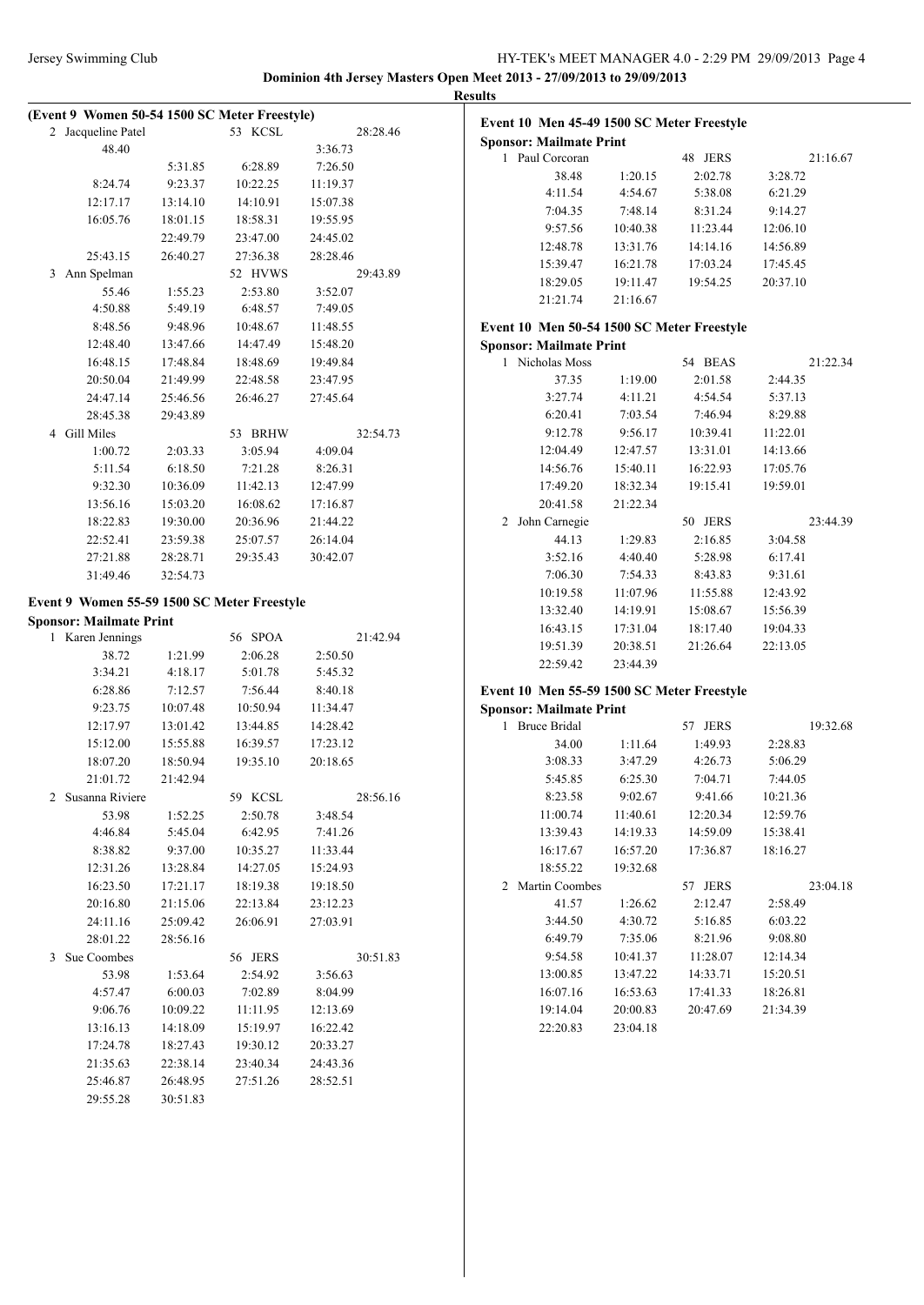|                |                                               |          | Event 10 Men 65-69 1500 SC Meter Freestyle |          |  |
|----------------|-----------------------------------------------|----------|--------------------------------------------|----------|--|
|                | <b>Sponsor: Mailmate Print</b>                |          |                                            |          |  |
| 1              | John Ferris                                   |          | 69 JERS                                    | 24:49.01 |  |
|                | 41.40                                         | 1:26.88  | 2:14.92                                    | 3:04.17  |  |
|                | 3:53.59                                       | 4:43.18  | 5:33.34                                    | 6:23.22  |  |
|                | 7:13.58                                       | 8:02.75  | 8:52.85                                    | 9:42.71  |  |
|                | 10:32.66                                      | 11:22.75 | 12:13.36                                   | 13:04.23 |  |
|                | 13:55.09                                      | 14:46.27 | 15:36.63                                   | 16:26.95 |  |
|                | 18:08.59                                      | 18:59.35 | 19:49.44                                   | 20:39.91 |  |
|                | 21:30.36                                      | 22:20.79 | 23:10.95                                   | 24:00.19 |  |
|                | 24:49.01                                      | 24:49.01 |                                            |          |  |
|                | Event 10 Men 80-84 1500 SC Meter Freestyle    |          |                                            |          |  |
|                | <b>Sponsor: Mailmate Print</b>                |          |                                            |          |  |
| 1              | Mike Banfield                                 |          | 81<br><b>GUES</b>                          | 31:41.48 |  |
|                | 56.09                                         | 3:02.87  | 4:08.62                                    | 5:14.07  |  |
|                | 6:18.62                                       | 7:22.11  | 8:26.11                                    | 9:30.05  |  |
|                | 10:34.19                                      | 11:39.00 | 12:41.29                                   | 13:45.55 |  |
|                | 14:47.27                                      | 15:54.06 | 16:57.78                                   | 18:01.87 |  |
|                | 20:10.36                                      | 21:15.38 |                                            |          |  |
|                |                                               |          | 22:17.83                                   | 23:21.16 |  |
|                | 24:24.23                                      | 25:28.84 | 26:33.19                                   | 27:34.29 |  |
|                | 28:37.53                                      | 30:42.78 | 31:41.48                                   | 31:41.48 |  |
|                | Event 11 Women 18-24 50 SC Meter Breaststroke |          |                                            |          |  |
| 1              | Natasha Stuttard                              |          | 18<br><b>TIGS</b>                          | 41.11    |  |
| 2              | Linda Reddall                                 |          | <b>GUES</b><br>23                          | 43.75    |  |
|                |                                               |          |                                            |          |  |
| 1              | Event 11 Women 25-29 50 SC Meter Breaststroke |          | 29 CMMY                                    | 45.93    |  |
|                | Zoe Jury                                      |          |                                            |          |  |
|                |                                               |          |                                            |          |  |
|                | Event 11 Women 30-34 50 SC Meter Breaststroke |          |                                            |          |  |
| 1              | Claire Bradbury                               |          | 34 TIGS                                    | 46.42    |  |
|                |                                               |          |                                            |          |  |
|                | Event 11 Women 35-39 50 SC Meter Breaststroke |          |                                            |          |  |
| 1              | Angela Lodge                                  |          | 38 GUES                                    | 45.33    |  |
|                | 2 Philippa Worth                              |          | 38<br><b>JERS</b>                          | 51.50    |  |
|                | 3 Samantha Crossley                           |          | <b>BEAS</b><br>39                          | 58.49    |  |
|                | Event 11 Women 45-49 50 SC Meter Breaststroke |          |                                            |          |  |
| 1              | Leigh Chaytor                                 |          | 48<br><b>JERS</b>                          | 41.57    |  |
| 2              | Angela Samson                                 |          | 48<br><b>JERS</b>                          | 49.87    |  |
|                |                                               |          |                                            |          |  |
|                | Event 11 Women 50-54 50 SC Meter Breaststroke |          |                                            |          |  |
| 1              | Jacqueline Patel                              |          | 53 KCSL                                    | 49.76    |  |
|                | 2 Ann Spelman                                 |          | 52 HVWS                                    | 1:08.18  |  |
|                | Event 11 Women 55-59 50 SC Meter Breaststroke |          |                                            |          |  |
| 1              | Christine Goodair                             |          | 56 KCSL                                    | 46.28    |  |
|                | 2 Pauline Hogg                                |          | <b>GUES</b><br>56                          | 47.68    |  |
|                | 3 Shirley Marsh                               |          | 59<br><b>GUES</b>                          | 48.96    |  |
|                |                                               |          |                                            |          |  |
| 1              | Event 11 Women 60-64 50 SC Meter Breaststroke |          | <b>SPOA</b><br>62                          | 42.22    |  |
| $\overline{c}$ | Jennifer Merritt<br>Elizabeth Robert          |          | <b>BEAS</b><br>60                          | 1:02.02  |  |
|                |                                               |          |                                            |          |  |
|                | Event 12 Men 25-29 50 SC Meter Breaststroke   |          |                                            |          |  |
|                | 1 Gary Nisbet                                 |          | 27 MAMX                                    | 36.56    |  |
| 2              | Luke Watling                                  |          | 29<br><b>STAM</b>                          | 37.02    |  |
|                | Event 12 Men 30-34 50 SC Meter Breaststroke   |          |                                            |          |  |
| 1              | Simon Elkington                               |          | 30 NONE                                    | 44.00    |  |

| Event 12 Men 35-39 50 SC Meter Breaststroke  |         |    |             |         |
|----------------------------------------------|---------|----|-------------|---------|
| 1 Matthew Brehaut                            |         |    | 36 JERS     | 30.81   |
| $\overline{2}$<br>Simon Barrett              |         |    | 36 JERS     | 37.49   |
|                                              |         |    |             |         |
| Event 12 Men 45-49 50 SC Meter Breaststroke  |         |    |             |         |
| Tim Lowe<br>1                                |         |    | 46 BEAS     | 35.77   |
| $\overline{2}$<br>Alexis Mansell             |         |    | 46 BEAS     | 43.21   |
| 3 Mark Stuttard                              |         |    | 48 JERS     | 47.06   |
|                                              |         |    |             |         |
| Event 12 Men 50-54 50 SC Meter Breaststroke  |         |    |             |         |
| 1 Ross Donaldson                             |         | 51 | <b>JERS</b> | 38.70   |
|                                              |         |    |             |         |
| Event 12 Men 65-69 50 SC Meter Breaststroke  |         |    |             |         |
| John Liron<br>$\mathbf{1}$                   |         |    | 65 JERS     | 34.72   |
| Event 13 Women 30-34 100 SC Meter Backstroke |         |    |             |         |
| 1 Claire Bradbury                            |         |    | 34 TIGS     | 1:30.89 |
| 43.96                                        | 1:30.89 |    |             |         |
|                                              |         |    |             |         |
| Event 13 Women 35-39 100 SC Meter Backstroke |         |    |             |         |
| 1 Angela Lodge                               |         |    | 38 GUES     | 1:30.57 |
| 44.74                                        | 1:30.57 |    |             |         |
|                                              |         |    |             |         |
| Event 13 Women 40-44 100 SC Meter Backstroke |         |    |             |         |
| 1 Wendy Trehiou                              |         |    | 44 JLDS     | 1:48.74 |
| 51.97                                        | 1:48.74 |    |             |         |
|                                              |         |    |             |         |
| Event 13 Women 45-49 100 SC Meter Backstroke |         |    |             |         |
| 1 Angela Samson                              |         |    | 48 JERS     | 1:28.87 |
| 43.15                                        | 1:28.87 |    |             |         |
|                                              |         |    |             |         |
| Event 13 Women 50-54 100 SC Meter Backstroke |         |    |             |         |
| Fiona Hurley<br>1                            |         |    | 50 JERS     | 1:42.40 |
| 49.46                                        | 1:42.40 |    |             |         |
| 2 Naomi Wakeford                             |         |    | 50 GUES     | 2:07.28 |
| 1:02.29                                      | 2:07.28 |    |             |         |
| 3 Gill Miles                                 |         |    | 53 BRHW     | 2:26.07 |
| 1:12.01                                      | 2:26.07 |    |             |         |
|                                              |         |    |             |         |
| Event 13 Women 55-59 100 SC Meter Backstroke |         |    |             |         |
| 1 Pauline Hogg                               |         |    | 56 GUES     | 1:30.24 |
| 44.54                                        | 1:30.24 |    |             |         |
| 2 Brenda Hallpike                            |         |    | 56 RMAS     | 1:39.85 |
| 48.98                                        | 1:39.85 |    |             |         |
|                                              |         |    |             |         |
| Event 13 Women 60-64 100 SC Meter Backstroke |         |    |             |         |
| Alex Ogier<br>1                              |         |    | 60 GUES     | 1:52.91 |
| 53.51                                        | 1:52.91 |    |             |         |
| Event 14 Men 18-24 100 SC Meter Backstroke   |         |    |             |         |
|                                              |         |    | 24 GUES     |         |
| 1 Gareth Andrews                             |         |    |             | 1:14.39 |
| 35.45                                        | 1:14.39 |    |             |         |
| Event 14 Men 30-34 100 SC Meter Backstroke   |         |    |             |         |
| <b>Ben</b> Thomas<br>1                       |         |    | 31 OTTL     | 1:06.83 |
| 31.62                                        | 1:06.83 |    |             |         |
|                                              |         |    |             |         |
| 2 Alex Belcher                               |         |    | 33 JERS     | 1:09.52 |
| 33.71                                        | 1:09.52 |    |             |         |
| Event 14 Men 50-54 100 SC Meter Backstroke   |         |    |             |         |
| 1 Ross Donaldson                             |         |    | 51 JERS     | 1:12.30 |
| 35.25                                        | 1:12.30 |    |             |         |
|                                              |         |    |             |         |
|                                              |         |    |             |         |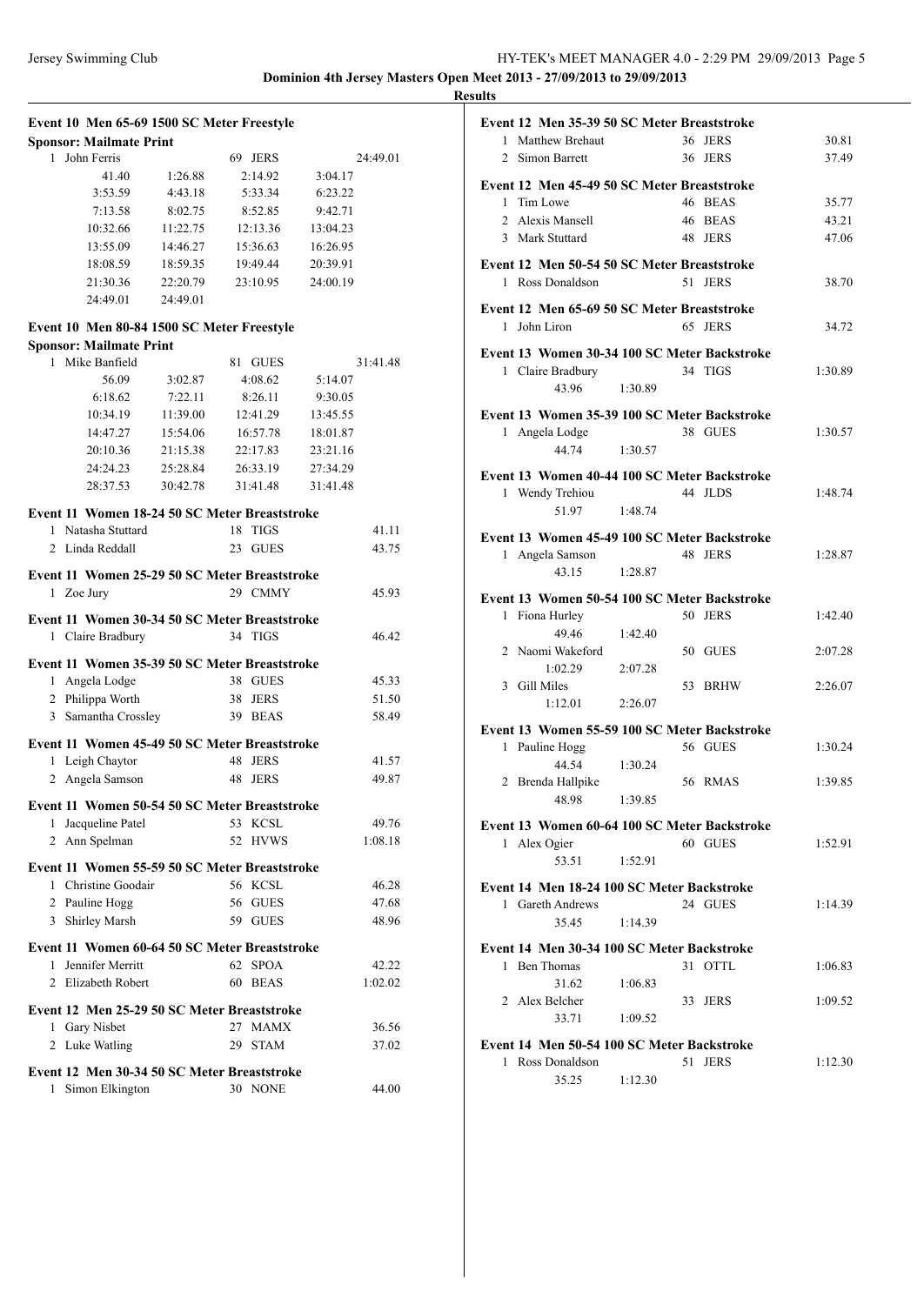## Jersey Swimming Club HY-TEK's MEET MANAGER 4.0 - 2:29 PM 29/09/2013 Page 6 **Dominion 4th Jersey Masters Open Meet 2013 - 27/09/2013 to 29/09/2013**

**Event 15 Women 45-49 200 SC Meter Butterfly** 1 Sandra Jones 49 GLMW 2:58.74 38.38 1:23.66 2:10.97 2:58.74 **Event 15 Women 50-54 200 SC Meter Butterfly** 1 Jacqueline Patel 53 KCSL 4:00.24 54.79 1:54.60 2:57.62 4:00.24 **Event 15 Women 55-59 200 SC Meter Butterfly** 1 Lorraine Crook 59 CALY 4:47.27 1:04.93 2:18.91 3:33.75 4:47.27 --- Lesley Cook 55 OTTL DQ 45.02 1:41.42 2:43.15 DQ **Event 17 Women 25-29 200 SC Meter Freestyle** 1 Zoe Jury 29 CMMY 3:05.61 41.03 1:27.47 2:16.74 3:05.61 **Event 17 Women 35-39 200 SC Meter Freestyle** 1 Angela Lodge 38 GUES 2:47.96 38.60 1:20.64 2:04.35 2:47.96 2 Philippa Worth 38 JERS 3:01.94 39.84 1:26.03 2:14.29 3:01.94 3 Samantha Crossley 39 BEAS 3:33.28 48.16 1:41.57 2:37.98 3:33.28 **Event 17 Women 40-44 200 SC Meter Freestyle** 1 Kirsten Cameron **40 ELEE**  $\begin{array}{|c|c|c|c|c|c|c|c|}\n\hline\n31.23 & 1:04.06 & 1:37.41 & 2:09.64\n\hline\n\end{array}$ 2 Wendy Trehiou 44 JLDS 3:13.87 41.92 1:30.72 2:22.19 3:13.87 **Event 17 Women 45-49 200 SC Meter Freestyle** 1 Angela Samson 48 JERS 2:55.55 40.07 1:24.53 2:11.64 2:55.55 **Event 17 Women 50-54 200 SC Meter Freestyle** 1 Nicola Doleman 53 JERS 2:56.66 38.57 1:22.02 2:10.24 2:56.66 2 Jo Read 51 RMAS 3:10.23 42.10 1:30.68 2:21.19 3:10.23 3 Ann Spelman 52 HVWS 3:29.82 50.25 1:43.55 2:38.28 3:29.82 4 Gill Miles 53 BRHW 3:56.62 57.17 1:57.41 2:58.22 3:56.62 5 Naomi Wakeford 50 GUES 4:19.01 1:01.62 2:08.91 3:15.65 4:19.01 **Event 17 Women 55-59 200 SC Meter Freestyle** 1 Amanda Heath 56 SPEN 2:37.61 37.10 1:16.55 1:57.13 2:37.61 2 Karen Jennings 56 SPOA 2:43.64 37.83 1:19.38 2:01.74 2:43.64 3 Wendy Andrews 55 GUES 3:52.72 52.27 1:51.93 2:52.93 3:52.72 --- Linda Campbell 55 BEAS DQ 48.39 1:45.41 3:05.12 DQ **Event 17 Women 60-64 200 SC Meter Freestyle** 1 Pauline Hubert 62 BEAS 3:28.06 46.36 1:40.93 2:35.31 3:28.06  $2:09.64$ \*

| <b>Results</b> |                                               |         |         |         |         |
|----------------|-----------------------------------------------|---------|---------|---------|---------|
|                | 2 Elizabeth Robert                            |         | 60 BEAS |         | 3:48.48 |
|                | 53.07                                         | 1:51.34 | 2:51.70 | 3:48.48 |         |
|                | 3 Jane Le Quesne                              |         | 60 JERS |         | 3:49.48 |
|                | 50.03                                         | 1:49.32 | 2:50.20 | 3:49.48 |         |
|                |                                               |         |         |         |         |
|                | Event 17 Women 65-69 200 SC Meter Freestyle   |         |         |         |         |
|                | 1 Jean Hiatt                                  |         | 66 SPOA |         | 4:15.34 |
|                | 58.87                                         | 2:02.07 | 3:08.22 | 4:15.34 |         |
|                | Event 17 Women 70-74 200 SC Meter Freestyle   |         |         |         |         |
|                | 1 Jean Howard-Jones                           |         | 70 POOW |         | 3:08.14 |
|                | 41.67                                         | 1:30.09 | 2:20.61 | 3:08.14 |         |
|                |                                               |         |         |         |         |
|                | Event 17 Women 80-84 200 SC Meter Freestyle   |         |         |         |         |
| 1.             | Jane Asher                                    |         | 82 KCSL |         | 3:09.40 |
|                | 44.56                                         | 1:33.36 | 2:23.62 | 3:09.40 |         |
|                | Event 18 Men 30-34 200 SC Meter Freestyle     |         |         |         |         |
|                | 1 Jeremy Taylor                               |         | 34 JERS |         | 2:52.62 |
|                | 36.01                                         | 1:18.21 | 2:05.65 | 2:52.62 |         |
|                |                                               |         |         |         |         |
|                | Event 18 Men 35-39 200 SC Meter Freestyle     |         |         |         |         |
| $\mathbf{1}$   | Simon Barrett                                 |         | 36 JERS |         | 2:38.28 |
|                | 34.00                                         | 1:12.92 | 1:54.86 | 2:38.28 |         |
|                | Event 18 Men 45-49 200 SC Meter Freestyle     |         |         |         |         |
| $\mathbf{1}$   | Stephen Atherley                              |         | 47 TIGS |         | 2:19.67 |
|                | 32.48                                         | 1:06.62 | 1:42.66 | 2:19.67 |         |
|                | 2 Bob Donaldson                               |         | 49 TIGS |         | 2:21.14 |
|                | 33.14                                         | 1:08.61 | 1:45.39 | 2:21.14 |         |
| $\mathbf{3}$   | Tim Lowe                                      |         | 46 BEAS |         | 2:32.84 |
|                | 34.15                                         | 1:12.88 | 1:54.11 | 2:32.84 |         |
|                | 4 Alexis Mansell                              |         | 46 BEAS |         | 2:48.55 |
|                | 37.91                                         | 1:19.76 | 2:05.03 | 2:48.55 |         |
|                |                                               |         |         |         |         |
|                | Event 18 Men 50-54 200 SC Meter Freestyle     |         |         |         |         |
|                | 1 David Lewis                                 |         | 52 CORA |         | 2:30.52 |
|                | 34.41                                         | 1:12.07 | 1:51.63 | 2:30.52 |         |
|                | 2 Nicholas Moss                               |         | 54 BEAS |         | 2:41.88 |
|                | 37.27                                         | 1:19.17 | 2:01.30 | 2:41.88 |         |
|                | Event 18 Men 60-64 200 SC Meter Freestyle     |         |         |         |         |
| 1              | Peter Weedon                                  |         | 64 JERS |         | 2:54.19 |
|                | 40.57                                         | 1:24.54 | 2:10.54 | 2:54.19 |         |
|                |                                               |         |         |         |         |
|                | Event 18 Men 65-69 200 SC Meter Freestyle     |         |         |         |         |
|                | 1 John Ferris                                 |         | 69 JERS |         | 2:57.24 |
|                | 39.68                                         | 1:24.58 | 2:11.62 | 2:57.24 |         |
|                | Event 18 Men 70-74 200 SC Meter Freestyle     |         |         |         |         |
|                | 1 Derek Eaton                                 |         | 72 TASM |         | 2:59.82 |
|                | 39.49                                         | 1:23.80 | 2:13.18 | 2:59.82 |         |
|                | 2 Ken Huish                                   |         | 70 JERS |         | 4:23.73 |
|                | 56.30                                         | 2:03.29 | 3:14.54 | 4:23.73 |         |
|                |                                               |         |         |         |         |
|                | Event 18 Men 75-79 200 SC Meter Freestyle     |         |         |         |         |
|                | 1 Peter Harding                               |         | 75 IOMS |         | 3:39.96 |
|                | 50.24                                         | 1:45.75 | 2:43.54 | 3:39.96 |         |
|                | Event 19 Women 18-24 25 SC Meter Breaststroke |         |         |         |         |
|                | 1 Linda Reddall                               |         | 23 GUES |         | 19.65   |
|                |                                               |         |         |         |         |
|                | Event 19 Women 25-29 25 SC Meter Breaststroke |         |         |         |         |
|                | 1 Zoe Jury                                    |         | 29 CMMY |         | 20.97   |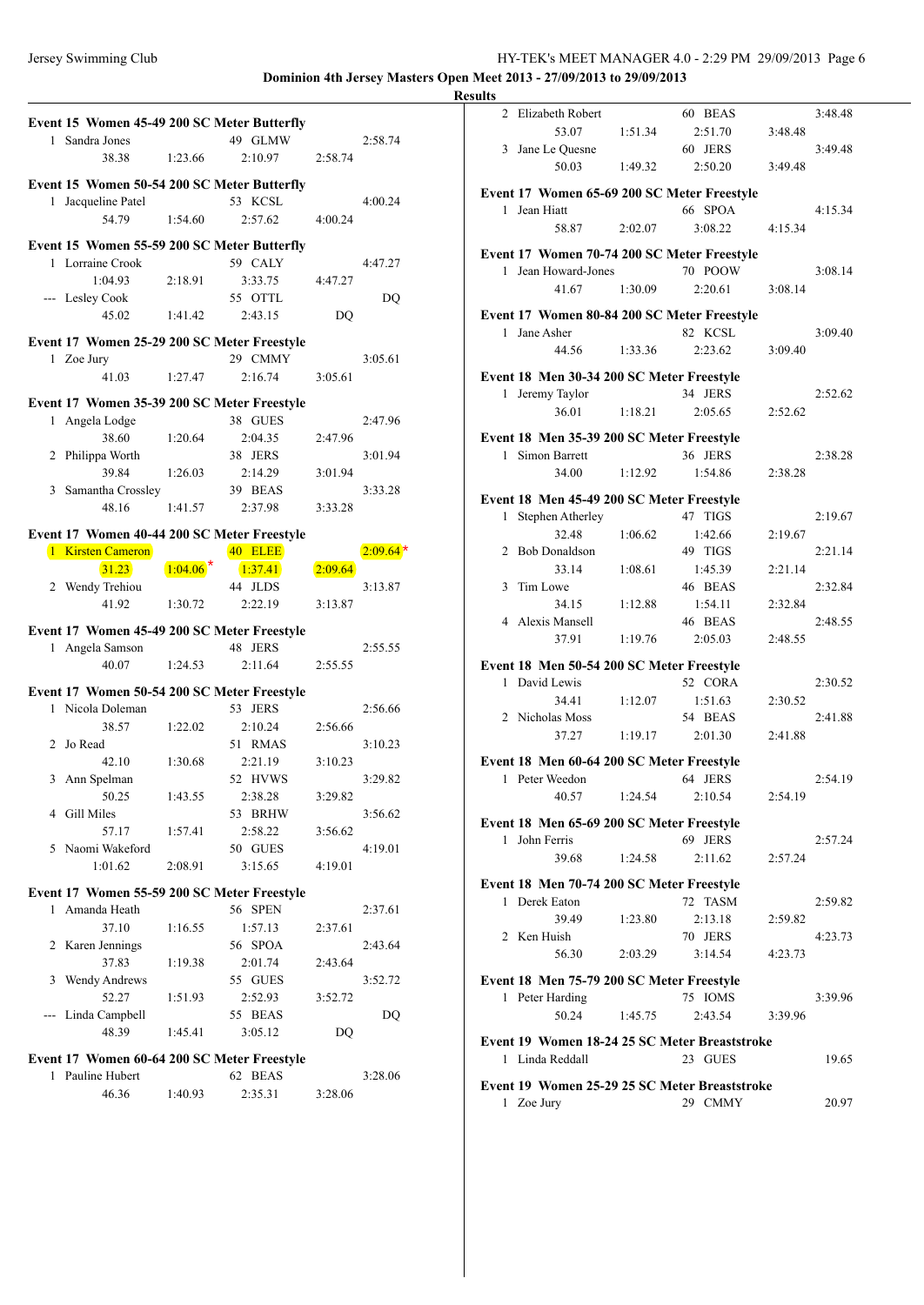### Jersey Swimming Club HY-TEK's MEET MANAGER 4.0 - 2:29 PM 29/09/2013 Page 7 **Dominion 4th Jersey Masters Open Meet 2013 - 27/09/2013 to 29/09/2013**

|                | Event 19 Women 30-34 25 SC Meter Breaststroke |                    |                |
|----------------|-----------------------------------------------|--------------------|----------------|
|                | 1 Claire Le Quesne                            | 32 JERS            | 20.36          |
|                |                                               |                    |                |
|                | Event 19 Women 35-39 25 SC Meter Breaststroke |                    |                |
|                | 1 Eszter Szendroi                             | 38 JERS            | 20.95          |
|                | 2 Samantha Crossley                           | 39 BEAS            | 26.13          |
|                | Event 19 Women 40-44 25 SC Meter Breaststroke |                    |                |
|                | 1 Marion Walton                               | 44 JERS            | 20.48          |
|                | Event 19 Women 45-49 25 SC Meter Breaststroke |                    |                |
|                | 1 Angela Samson                               | 48 JERS            | 21.84          |
|                |                                               |                    |                |
|                | Event 19 Women 50-54 25 SC Meter Breaststroke |                    |                |
|                | 1 Jacqueline Patel                            | 53 KCSL            | 22.12          |
|                | 2 Ann Spelman                                 | 52 HVWS            | 29.60          |
|                | Event 19 Women 55-59 25 SC Meter Breaststroke |                    |                |
|                | 1 Christine Goodair                           | 56 KCSL            | 21.19          |
|                | 2 Shirley Marsh                               | 59 GUES            | 22.26          |
|                | 3 Linda Campbell                              | 55 BEAS            | 25.03          |
|                | Event 19 Women 60-64 25 SC Meter Breaststroke |                    |                |
|                | 1 Jennifer Merritt                            | 62 SPOA            | 19.59          |
|                | 2 Elizabeth Robert                            | 60 BEAS            | 30.02          |
|                |                                               |                    |                |
|                | Event 20 Men 30-34 25 SC Meter Breaststroke   |                    |                |
|                | 1 Matthew Berry<br>34 JERS                    |                    | 17.57          |
| 2              | Simon Elkington                               | 30 NONE            | 19.37          |
|                | Event 20 Men 35-39 25 SC Meter Breaststroke   |                    |                |
|                | 1 Matthew Brehaut                             | 36 JERS            | 14.81          |
|                |                                               |                    |                |
|                | Event 20 Men 45-49 25 SC Meter Breaststroke   |                    |                |
|                | 1 Tim Lowe                                    | 46 BEAS            | 15.80          |
|                | 2 Alexis Mansell                              | 46 BEAS            | 19.36          |
|                | Event 20 Men 50-54 25 SC Meter Breaststroke   |                    |                |
|                | 1 Nicholas Moss                               | 54 BEAS            | 20.07          |
|                | Event 20 Men 65-69 25 SC Meter Breaststroke   |                    |                |
| 1.             | John Liron                                    | 65 JERS            | 15.80          |
|                |                                               |                    |                |
|                | Event 21 Women 18-24 25 SC Meter Backstroke   |                    |                |
|                | 1 Linda Reddall                               | 23 GUES            | 17.63          |
|                | Event 21 Women 25-29 25 SC Meter Backstroke   |                    |                |
|                | 1 Zoe Jury                                    | 29 CMMY            | 19.18          |
|                |                                               |                    |                |
|                | Event 21 Women 45-49 25 SC Meter Backstroke   |                    |                |
| 1              | Angela Samson                                 | 48 JERS            | 18.70          |
|                | Event 21 Women 50-54 25 SC Meter Backstroke   |                    |                |
| 1              | Fiona Hurley                                  | 50 JERS            | 23.05          |
| $\mathbf{2}$   | Jacqueline Patel                              | 53 KCSL            | 25.39          |
|                | 3 Naomi Wakeford                              | 50 GUES            | 26.97          |
|                | 4 Ann Spelman                                 | 52 HVWS            | 30.04          |
|                | Event 21 Women 55-59 25 SC Meter Backstroke   |                    |                |
|                | 1 Christine Goodair                           | 56 KCSL            | 20.76          |
| $\overline{2}$ |                                               | 59 GUES            |                |
|                |                                               |                    |                |
| 3              | Shirley Marsh                                 |                    | 22.06          |
|                | Brenda Hallpike                               | 56 RMAS<br>55 BEAS | 22.45<br>27.29 |
|                | 4 Linda Campbell                              |                    |                |
|                | Event 21 Women 60-64 25 SC Meter Backstroke   |                    |                |
| 1              | Pauline Hubert                                | 62 BEAS            | 27.82          |

|              | Event 22 Men 18-24 25 SC Meter Backstroke                 |         |    |             |         |
|--------------|-----------------------------------------------------------|---------|----|-------------|---------|
|              | 1 Gareth Andrews                                          |         |    | 24 GUES     | 15.86   |
|              | Event 22 Men 45-49 25 SC Meter Backstroke                 |         |    |             |         |
|              | 1 Tim Lowe                                                |         |    | 46 BEAS     | 17.50   |
|              | Event 23 Women 18-24 100 SC Meter IM                      |         |    |             |         |
|              | 1 Natasha Stuttard                                        |         |    | 18 TIGS     | 1:19.02 |
|              | 37.78                                                     | 1:19.02 |    |             |         |
|              |                                                           |         |    |             |         |
|              | Event 23 Women 25-29 100 SC Meter IM<br>1 Zoe Jury        |         |    | 29 CMMY     | 1:33.13 |
|              | 43.11                                                     | 1:33.13 |    |             |         |
|              |                                                           |         |    |             |         |
|              | Event 23 Women 30-34 100 SC Meter IM                      |         |    |             |         |
|              | 1 Lisa Cherry<br>45.69                                    |         |    | 30 STAM     | 1:32.52 |
|              |                                                           | 1:32.52 |    |             |         |
|              | Event 23 Women 35-39 100 SC Meter IM                      |         |    |             |         |
| $\mathbf{1}$ | Eszter Szendroi                                           |         |    | 38 JERS     | 1:25.01 |
|              | 39.32                                                     | 1:25.01 |    |             |         |
|              | 2 Angela Lodge<br>42.35                                   |         |    | 38 GUES     | 1:29.76 |
|              | 3 Philippa Worth                                          | 1:29.76 |    | 38 JERS     | 1:47.24 |
|              | 57.20                                                     | 1:47.24 |    |             |         |
|              |                                                           |         |    |             |         |
|              | Event 23 Women 40-44 100 SC Meter IM                      |         |    |             |         |
| $\mathbf{1}$ | Marion Walton                                             |         |    | 44 JERS     | 1:38.09 |
|              | Event 23 Women 45-49 100 SC Meter IM                      |         |    |             |         |
|              | 1 Angela Samson                                           |         |    | 48 JERS     | 1:34.25 |
|              | 44.39                                                     | 1:34.25 |    |             |         |
|              |                                                           |         |    |             |         |
|              |                                                           |         |    |             |         |
|              | Event 23 Women 50-54 100 SC Meter IM<br>1 Audrey Watson   |         |    | 50 SPOA     | 1:32.29 |
|              | 42.42                                                     | 1:32.29 |    |             |         |
|              | 2 Fiona Hurley                                            |         |    | 50 JERS     | 1:43.90 |
|              | 48.81                                                     | 1:43.90 |    |             |         |
| 3            | Jacqueline Patel                                          |         |    | 53 KCSL     | 1:54.35 |
|              | 56.91                                                     | 1:54.35 |    |             |         |
|              | 4 Naomi Wakeford                                          |         |    | 50 GUES     | 2:09.86 |
|              | 1:03.43                                                   | 2:09.86 |    |             |         |
|              | 5 Ann Spelman                                             |         |    | 52 HVWS     | 2:18.92 |
|              | Event 23 Women 55-59 100 SC Meter IM                      |         |    |             |         |
| $\mathbf{1}$ | Amanda Heath                                              |         |    | 56 SPEN     | 1:22.18 |
|              | 40.48                                                     | 1:22.18 |    |             |         |
| 2            | Pauline Hogg                                              |         |    | 56 GUES     | 1:28.98 |
|              | 41.36                                                     | 1:28.98 |    |             |         |
|              | 3 Christine Goodair                                       |         |    | 56 KCSL     | 1:37.06 |
|              | 46.79                                                     | 1:37.06 |    |             |         |
| 4            | Brenda Hallpike<br>46.16                                  |         | 56 | RMAS        | 1:40.30 |
| 5            | Shirley Marsh                                             | 1:40.30 | 59 | <b>GUES</b> | 1:41.38 |
|              | 47.61                                                     | 1:41.38 |    |             |         |
|              | 6 Wendy Andrews                                           |         | 55 | <b>GUES</b> | 2:14.25 |
|              | 1:06.37                                                   | 2:14.25 |    |             |         |
|              |                                                           |         |    |             |         |
| $\mathbf{1}$ | Event 23 Women 70-74 100 SC Meter IM<br>Jean Howard-Jones |         |    | 70 POOW     | 1:39.32 |
|              | 48.92                                                     | 1:39.32 |    |             |         |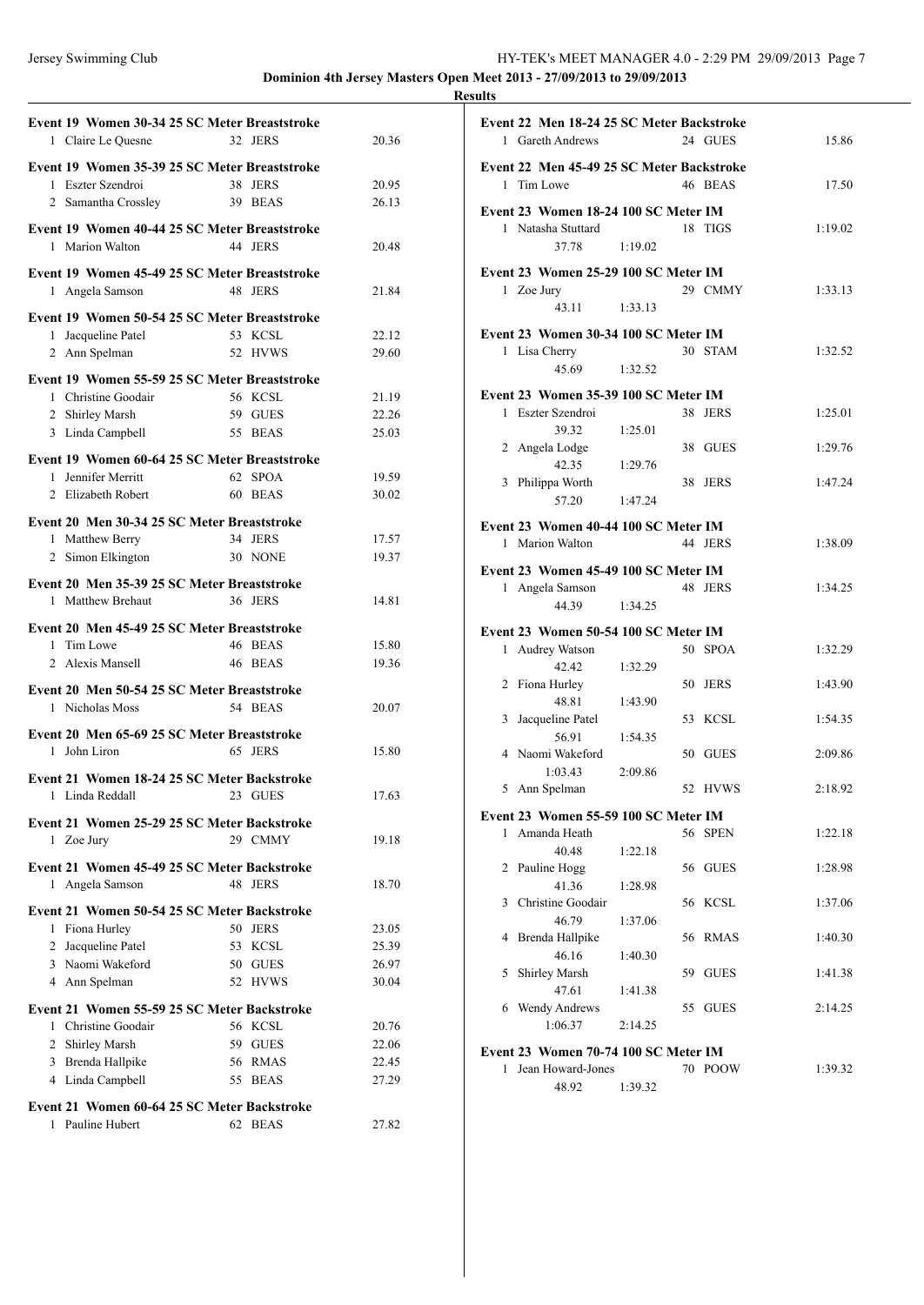# Jersey Swimming Club HY-TEK's MEET MANAGER 4.0 - 2:29 PM 29/09/2013 Page 8 **Dominion 4th Jersey Masters Open Meet 2013 - 27/09/2013 to 29/09/2013**

| Event 23 Women 80-84 100 SC Meter IM        |         |         |         |         | 3 Ann Spelman                               |         | 52 HVWS |         | 7:24.95 |
|---------------------------------------------|---------|---------|---------|---------|---------------------------------------------|---------|---------|---------|---------|
| 1 Jane Asher                                |         | 82 KCSL |         | 1:49.47 | 53.91                                       | 1:51.52 | 2:49.02 | 3:44.48 |         |
|                                             |         |         |         |         | 4:40.39                                     | 5:37.12 | 6:32.72 | 7:24.95 |         |
| 52.40                                       | 1:49.47 |         |         |         | 4 Gill Miles                                |         | 53 BRHW |         | 8:06.27 |
| Event 24 Men 18-24 100 SC Meter IM          |         |         |         |         | 57.53                                       | 1:56.90 | 2:54.62 | 4:00.99 |         |
| 1 Gareth Andrews                            |         | 24 GUES |         | 1:16.11 | 5:04.00                                     | 6:06.33 | 8:06.27 | 8:06.27 |         |
| 35.02                                       | 1:16.11 |         |         |         |                                             |         |         |         |         |
|                                             |         |         |         |         | Event 25 Women 55-59 400 SC Meter Freestyle |         |         |         |         |
| Event 24 Men 30-34 100 SC Meter IM          |         |         |         |         | 1 Karen Jennings                            |         | 56 SPOA |         | 5:28.95 |
| 1 Ben Thomas                                |         | 31 OTTL |         | 1:08.55 | 38.43                                       | 1:19.71 | 2:02.04 | 2:44.38 |         |
| 31.24                                       | 1:08.55 |         |         |         | 3:26.18                                     | 4:07.80 | 4:49.24 | 5:28.95 |         |
| 2 Alex Belcher                              |         | 33 JERS |         | 1:08.58 | 2 Lesley Cook                               |         | 55 OTTL |         | 5:50.82 |
| 31.72                                       | 1:08.58 |         |         |         | 40.04                                       | 1:23.65 | 2:08.41 | 2:53.39 |         |
| 3 Matthew Berry                             |         | 34 JERS |         | 1:21.15 | 3:38.26                                     | 4:23.03 | 5:07.82 | 5:50.82 |         |
| 1:21.15                                     | 1:21.15 |         |         |         | 3 Linda Campbell                            |         | 55 BEAS |         | 7:31.76 |
|                                             |         |         |         |         | 50.35                                       | 1:46.82 | 2:46.30 | 3:44.74 |         |
| Event 24 Men 35-39 100 SC Meter IM          |         |         |         |         | 4:42.74                                     | 5:40.33 | 6:38.24 | 7:31.76 |         |
| 1 Matthew Brehaut                           |         | 36 JERS |         | 1:06.33 | 4 Sue Coombes                               |         | 56 JERS |         | 7:47.04 |
| 32.04                                       | 1:06.33 |         |         |         | 54.26                                       | 1:54.37 | 2:53.75 | 3:53.72 |         |
| 2 Simon Barrett                             |         | 36 JERS |         | 1:15.88 | 4:54.12                                     | 5:54.04 | 6:53.29 | 7:47.04 |         |
| 35.56                                       | 1:15.88 |         |         |         |                                             |         |         |         |         |
| Event 24 Men 40-44 100 SC Meter IM          |         |         |         |         | Event 25 Women 60-64 400 SC Meter Freestyle |         |         |         |         |
| 1 Jonathan Williams                         |         | 41 JERS |         | 1:15.83 | 1 Pauline Hubert                            |         | 62 BEAS |         | 7:17.24 |
| 33.42                                       | 1:15.83 |         |         |         | 46.68                                       | 1:40.42 | 2:36.81 | 3:32.86 |         |
| 2 Robert Taylor                             |         | 43 JWPS |         | 1:20.16 | 4:29.06                                     |         | 6:23.57 | 7:17.24 |         |
| 37.56                                       | 1:20.16 |         |         |         | 2 Jane Le Ouesne                            |         | 60 JERS |         | 7:54.45 |
| 3 Gary Trehiou                              |         | 42 JERS |         |         | 50.87                                       | 1:49.94 | 2:50.37 | 3:50.68 |         |
|                                             |         |         |         | 1:25.02 | 4:52.05                                     | 5:52.83 | 6:54.19 | 7:54.45 |         |
| 38.36                                       | 1:25.02 |         |         |         |                                             |         |         |         |         |
| Event 24 Men 45-49 100 SC Meter IM          |         |         |         |         | Event 25 Women 65-69 400 SC Meter Freestyle |         |         |         |         |
| 1 Tim Lowe                                  |         | 46 BEAS |         | 1:14.19 | 1 Jean Hiatt                                |         | 66 SPOA |         | 8:36.53 |
| 36.39                                       | 1:14.19 |         |         |         | 58.86                                       | 2:02.96 | 3:08.06 | 4:14.17 |         |
| 2 Alexis Mansell                            |         | 46 BEAS |         | 1:27.09 | 5:19.76                                     | 6:24.96 | 7:32.15 | 8:36.53 |         |
| 41.37                                       | 1:27.09 |         |         |         | Event 26 Men 30-34 400 SC Meter Freestyle   |         |         |         |         |
|                                             |         |         |         |         | 1 Jeremy Taylor                             |         | 34 JERS |         | 6:15.39 |
| Event 24 Men 50-54 100 SC Meter IM          |         |         |         |         | 41.57                                       | 2:14.63 | 3:03.22 | 3:51.64 |         |
| 1 Ross Donaldson                            |         | 51 JERS |         | 1:13.73 | 4:40.12                                     | 5:28.78 | 6:15.39 | 6:15.39 |         |
| 33.76                                       | 1:13.73 |         |         |         |                                             |         |         |         |         |
| Event 25 Women 18-24 400 SC Meter Freestyle |         |         |         |         | Event 26 Men 45-49 400 SC Meter Freestyle   |         |         |         |         |
| 1 Tasha Brockbank                           |         | 20 JTRI |         | 6:39.91 | 1 Bob Donaldson                             |         | 49 TIGS |         | 5:07.91 |
| 42.97                                       | 1:30.44 | 2:21.09 | 3:12.15 |         | 34.83                                       | 1:12.63 | 1:51.87 | 3:11.17 |         |
| 4:04.87                                     | 4:56.94 | 5:49.25 | 6:39.91 |         | 3:50.93                                     | 4:29.00 | 5:07.91 | 5:07.91 |         |
|                                             |         |         |         |         |                                             |         |         |         |         |
| Event 25 Women 35-39 400 SC Meter Freestyle |         |         |         |         | Event 26 Men 50-54 400 SC Meter Freestyle   |         |         |         |         |
| 1 Angela Lodge                              |         | 38 GUES |         | 5:50.38 | 1 Nicholas Moss                             |         | 54 BEAS |         | 5:34.15 |
| 39.68                                       | 1:23.12 | 2:07.70 | 2:52.38 |         | 37.87                                       | 1:20.74 | 2:03.73 | 2:46.89 |         |
| 3:36.78                                     | 4:21.52 | 5:06.25 | 5:50.38 |         | 3:28.91                                     | 4:11.88 | 4:54.15 | 5:34.15 |         |
| 2 Philippa Worth                            |         | 38 JERS |         | 6:13.21 | Event 26 Men 55-59 400 SC Meter Freestyle   |         |         |         |         |
| 42.15                                       | 1:28.29 | 2:15.68 | 3:03.34 |         | 1 Bruce Bridal                              |         | 57 JERS |         | 4:57.22 |
| 3:51.46                                     | 4:39.44 | 5:27.26 | 6:13.21 |         | 34.26                                       | 1:11.63 | 1:49.84 | 2:28.08 |         |
|                                             |         |         |         |         | 3:05.97                                     | 3:43.96 | 4:21.10 | 4:57.22 |         |
| Event 25 Women 50-54 400 SC Meter Freestyle |         |         |         |         | 2 Martin Coombes                            |         | 57 JERS |         | 5:59.44 |
| 1 Nicola Doleman                            |         | 53 JERS |         | 6:16.34 | 40.36                                       | 1:24.86 | 2:11.16 | 2:56.94 |         |
| 40.65                                       | 1:25.29 | 2:11.48 | 3:00.33 |         | 3:42.50                                     | 4:29.35 | 5:15.54 | 5:59.44 |         |
| 3:51.42                                     | 4:40.66 | 5:30.18 | 6:16.34 |         |                                             |         |         |         |         |
| 2 Melanie Glendening                        |         | 50 JERS |         | 6:25.94 | Event 26 Men 65-69 400 SC Meter Freestyle   |         |         |         |         |
| 43.79                                       | 1:30.98 | 2:20.38 | 3:10.01 |         | 1 John Ferris                               |         | 69 JERS |         | 6:14.94 |
| 3:59.44                                     | 4:49.31 | 5:38.46 | 6:25.94 |         | 40.78                                       | 1:26.25 | 2:14.58 | 3:02.90 |         |
|                                             |         |         |         |         | 3:51.19                                     | 4:39.97 | 5:28.90 | 6:14.94 |         |
|                                             |         |         |         |         |                                             |         |         |         |         |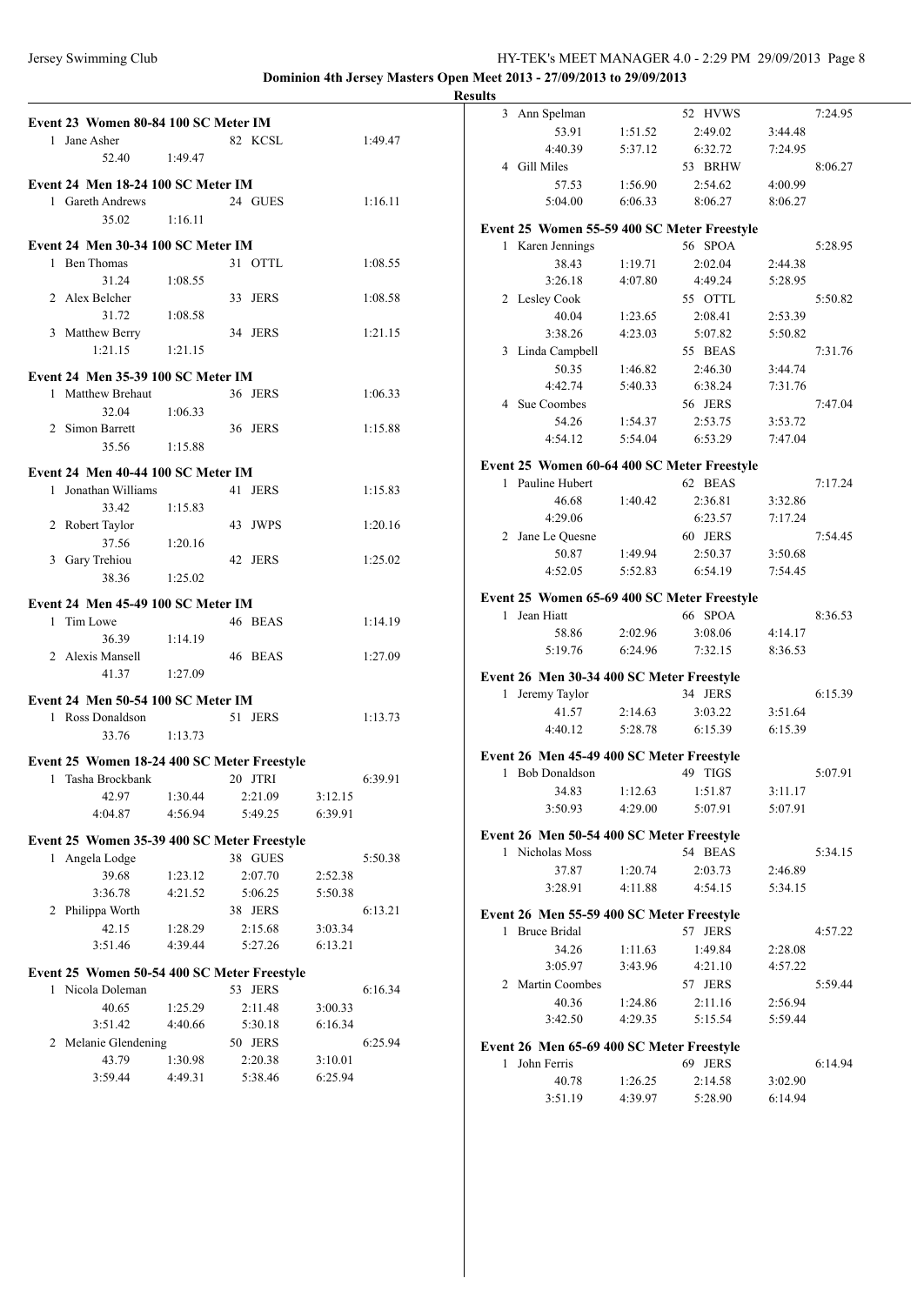## Jersey Swimming Club HY-TEK's MEET MANAGER 4.0 - 2:29 PM 29/09/2013 Page 9 **Dominion 4th Jersey Masters Open Meet 2013 - 27/09/2013 to 29/09/2013**

| Event 26 Men 70-74 400 SC Meter Freestyle         |         |                   |         |         |
|---------------------------------------------------|---------|-------------------|---------|---------|
| 1 Derek Eaton                                     |         | 72 TASM           |         | 6:21.25 |
| 42.80                                             | 1:30.05 | 2:19.95           | 3:09.49 |         |
| 3:59.01                                           | 4:48.42 | 5:37.03           | 6:21.25 |         |
|                                                   |         |                   |         |         |
| Event 27 Women 30-34 100 SC Meter Butterfly       |         |                   |         |         |
| <b>Sponsor: Alpha Print</b>                       |         |                   |         |         |
| 1 Kristina Vasiliauskaite                         |         | 34 JERS           |         | 1:17.80 |
| 36.77                                             | 1:17.80 |                   |         |         |
| Event 27 Women 35-39 100 SC Meter Butterfly       |         |                   |         |         |
| <b>Sponsor: Alpha Print</b>                       |         |                   |         |         |
| 1 Angela Lodge                                    |         | 38 GUES           |         | 1:31.08 |
|                                                   |         |                   |         |         |
| Event 27 Women 45-49 100 SC Meter Butterfly       |         |                   |         |         |
| <b>Sponsor: Alpha Print</b>                       |         |                   |         |         |
| Sandra Jones<br>$\mathbf{1}$                      |         | 49 GLMW           |         | 1:15.05 |
| 35.31                                             | 1:15.05 |                   |         |         |
| 2 Angela Samson                                   |         | 48 JERS           |         | 1:54.80 |
| 50.37                                             | 1:54.80 |                   |         |         |
| Event 27 Women 50-54 100 SC Meter Butterfly       |         |                   |         |         |
|                                                   |         |                   |         |         |
| <b>Sponsor: Alpha Print</b><br>1 Jacqueline Patel |         | 53 KCSL           |         | 1:57.02 |
| 54.51                                             |         |                   |         |         |
|                                                   | 1:57.02 |                   |         |         |
| Event 27 Women 55-59 100 SC Meter Butterfly       |         |                   |         |         |
| <b>Sponsor: Alpha Print</b>                       |         |                   |         |         |
| 1 Lorraine Crook                                  |         | 59 CALY           |         | 2:13.89 |
| 1:03.02                                           | 2:13.89 |                   |         |         |
|                                                   |         |                   |         |         |
| Event 28 Men 30-34 100 SC Meter Butterfly         |         |                   |         |         |
| <b>Sponsor: Alpha Print</b>                       |         |                   |         |         |
| 1 Ben Thomas                                      |         | 31 OTTL           |         | 1:05.47 |
| 30.41                                             | 1:05.47 |                   |         |         |
| Event 28 Men 50-54 100 SC Meter Butterfly         |         |                   |         |         |
| <b>Sponsor: Alpha Print</b>                       |         |                   |         |         |
| Ross Donaldson<br>1.                              |         | 51<br><b>JERS</b> |         | 1:16.08 |
| 35.35                                             | 1:16.08 |                   |         |         |
|                                                   |         |                   |         |         |
| Event 29 Women 30-34 200 SC Meter Breaststroke    |         |                   |         | 3:28.36 |
| 1 Claire Bradbury 34 TIGS                         |         |                   |         |         |
| 48.32                                             | 1:41.43 | 2:35.57           | 3:28.36 |         |
| 2 Claire Le Quesne                                |         | 32 JERS           |         | 3:36.27 |
| 49.13                                             | 1:42.73 | 2:40.61           | 3:36.27 |         |
| 3 Lisa Cherry                                     |         | 30 STAM           |         | 3:37.14 |
| 50.10                                             | 1:45.94 | 2:42.32           | 3:37.14 |         |
| Event 29 Women 35-39 200 SC Meter Breaststroke    |         |                   |         |         |
| 1 Philippa Worth                                  |         | 38 JERS           |         | 3:54.73 |
| 54.43                                             | 1:55.32 | 2:55.18           | 3:54.73 |         |
|                                                   |         |                   |         |         |
| Event 29 Women 45-49 200 SC Meter Breaststroke    |         |                   |         |         |
| Jacqueline Atherley<br>1                          |         | 46 TIGS           |         | 3:55.47 |
| 50.99                                             | 1:49.98 | 2:53.27           | 3:55.47 |         |
| Event 29 Women 50-54 200 SC Meter Breaststroke    |         |                   |         |         |
| Jacqueline Patel<br>$\mathbf{1}$                  |         | 53 KCSL           |         | 4:05.25 |
| 56.41                                             | 1:59.80 | 3:02.61           | 4:05.25 |         |
| Ann Spelman<br>$\overline{2}$                     |         | 52 HVWS           |         | 5:14.43 |
| 1:15.38                                           | 2:37.55 | 3:58.32           | 5:14.43 |         |
|                                                   |         |                   |         |         |
|                                                   |         |                   |         |         |

| Event 29 Women 55-59 200 SC Meter Breaststroke                  |         |                        |         |                |
|-----------------------------------------------------------------|---------|------------------------|---------|----------------|
| 1 Amanda Heath                                                  |         | 56 SPEN                |         | 3:07.67        |
| 4373                                                            | 1:30.73 | 2:19.28                | 3:07.67 |                |
| Event 29 Women 60-64 200 SC Meter Breaststroke                  |         |                        |         |                |
| 1 Jennifer Merritt                                              |         | 62 SPOA                |         | 3:19.95        |
| 45.89                                                           | 1:35.87 | 2:27.42                | 3:19.95 |                |
|                                                                 |         |                        |         |                |
| Event 29 Women 80-84 200 SC Meter Breaststroke                  |         |                        |         |                |
| Jane Asher<br>$\mathbf{1}$                                      |         | 82 KCSL                |         | 4:28.04        |
| 1:01.88                                                         | 2:10.00 | 3:20.17                | 4:28.04 |                |
| Event 31 Women 18-24 50 SC Meter Freestyle                      |         |                        |         |                |
| 1 Linda Reddall                                                 |         | 23 GUES                |         | 32.85          |
| Event 31 Women 25-29 50 SC Meter Freestyle                      |         |                        |         |                |
| 1 Zoe Jury                                                      |         | 29 CMMY                |         | 34.92          |
|                                                                 |         |                        |         |                |
| Event 31 Women 30-34 50 SC Meter Freestyle                      |         |                        |         |                |
| 1 Kristina Vasiliauskaite                                       |         | 34 JERS                |         | 30.01          |
| 2 Rebecca Neil                                                  |         | 30 NONE                |         | 30.07          |
| Event 31 Women 35-39 50 SC Meter Freestyle                      |         |                        |         |                |
| Samantha Crossley<br>1                                          |         | 39 BEAS                |         | 43.31          |
| Event 31 Women 40-44 50 SC Meter Freestyle                      |         |                        |         |                |
| 1 Marion Walton                                                 |         | 44 JERS                |         | 36.87          |
|                                                                 |         |                        |         |                |
| Event 31 Women 45-49 50 SC Meter Freestyle                      |         |                        |         |                |
| 1 Sandra Jones                                                  |         | 49 GLMW                |         | 31.93          |
| 2 Leigh Chaytor                                                 |         | 48 JERS                |         | 32.60          |
| 3 Angela Samson                                                 |         | 48 JERS                |         | 36.43          |
| Event 31 Women 50-54 50 SC Meter Freestyle                      |         |                        |         |                |
| Audrey Watson<br>1                                              | 50      | <b>SPOA</b>            |         | 34.99          |
| $\overline{2}$<br>Jo Read                                       |         | 51 RMAS                |         | 39.01          |
| Fiona Hurley<br>3                                               |         | 50 JERS                |         | 39.90          |
| 4 Ann Spelman                                                   |         | 52 HVWS                |         | 47.61          |
| 5 Gill Miles                                                    |         | 53 BRHW                |         | 49.80          |
| Event 31 Women 55-59 50 SC Meter Freestyle                      |         |                        |         |                |
| 1 Pauline Hogg                                                  |         | 56 GUES                |         | 36.02          |
| Christine Goodair<br>2                                          |         | 56 KCSL                |         | 36.79          |
| 3<br>Linda Campbell                                             |         | 55 BEAS                |         | 44.97          |
| Wendy Andrews                                                   |         | 55 GUES                |         | 49.28          |
|                                                                 |         |                        |         |                |
| Event 31 Women 60-64 50 SC Meter Freestyle                      |         |                        |         |                |
| Alex Ogier<br>1<br>Pauline Hubert<br>$\overline{c}$             | 62      | 60 GUES<br><b>BEAS</b> |         | 39.89<br>43.44 |
| Jane Le Ouesne<br>3                                             | 60      | <b>JERS</b>            |         | 47.27          |
| 4 Elizabeth Robert                                              |         | 60 BEAS                |         | 48.47          |
|                                                                 |         |                        |         |                |
| Event 31 Women 65-69 50 SC Meter Freestyle                      |         |                        |         |                |
| 1 Jean Hiatt                                                    | 66      | <b>SPOA</b>            |         | 55.36          |
| $---$<br>Sylvia Trehiou                                         | 66      | <b>JLDS</b>            |         | DQ             |
| Event 31 Women 70-74 50 SC Meter Freestyle                      |         |                        |         |                |
| Jean Howard-Jones<br>1                                          |         | 70 POOW                |         | 35.64          |
|                                                                 |         |                        |         |                |
| Event 32 Men 18-24 50 SC Meter Freestyle<br>Gareth Andrews<br>1 |         | 24 GUES                |         |                |
| Tim Crowther<br>2                                               | 24      | <b>JERS</b>            |         | 29.36<br>29.37 |
|                                                                 |         |                        |         |                |
| Event 32 Men 25-29 50 SC Meter Freestyle                        |         |                        |         |                |
| 1 Luke Watling                                                  | 29      | <b>STAM</b>            |         | 30.55          |
|                                                                 |         |                        |         |                |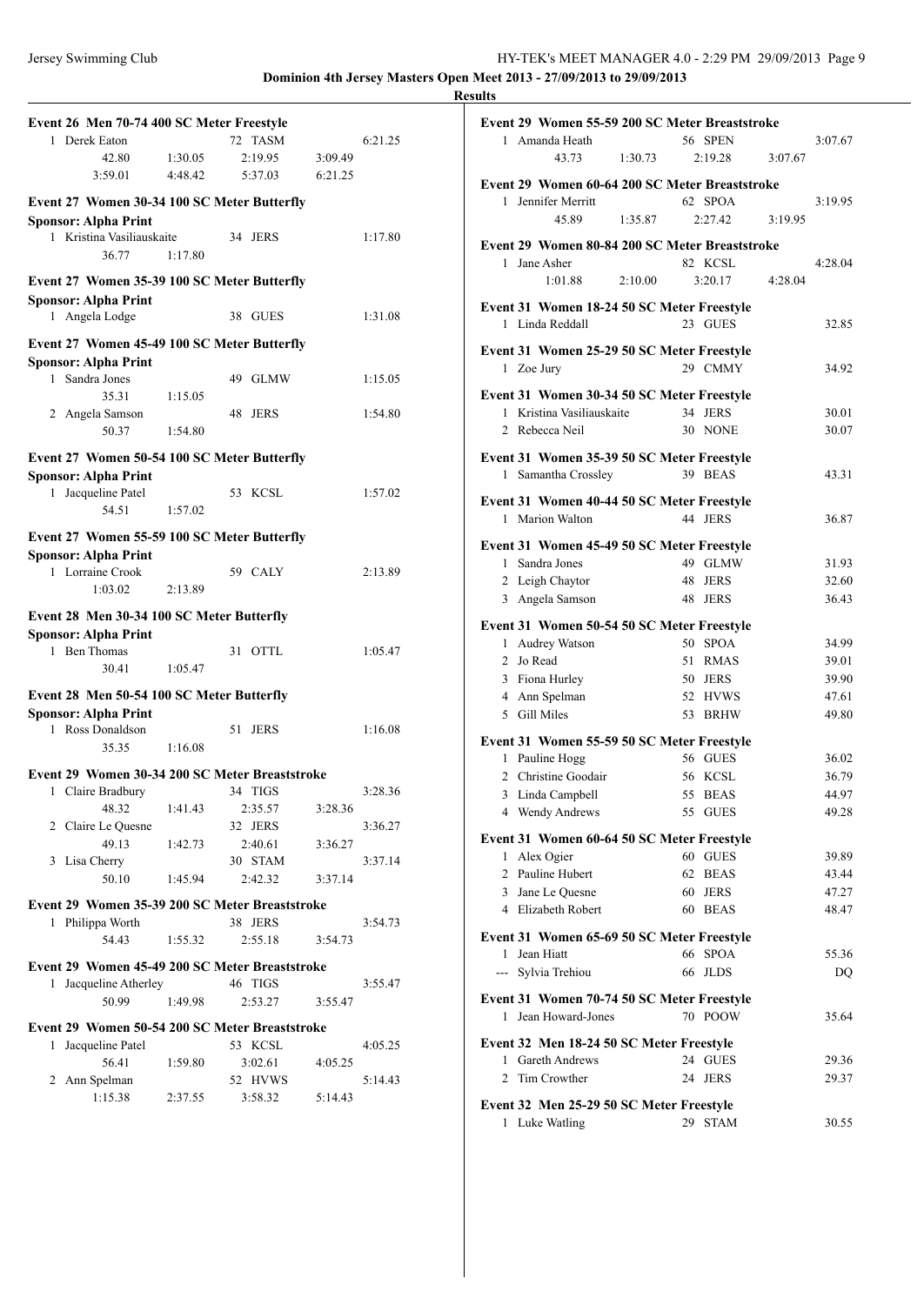|                | Event 32 Men 30-34 50 SC Meter Freestyle                    |                    |    |                    |                    |         |
|----------------|-------------------------------------------------------------|--------------------|----|--------------------|--------------------|---------|
|                | 1 Matthew Berry                                             |                    |    | 34 JERS            |                    | 30.76   |
|                | 2 Jeremy Taylor                                             |                    |    | 34 JERS            |                    | 31.63   |
|                | 3 Simon Elkington                                           |                    |    | 30 NONE            |                    | 34.78   |
|                |                                                             |                    |    |                    |                    |         |
|                | Event 32 Men 35-39 50 SC Meter Freestyle<br>1 Simon Barrett |                    |    | 36 JERS            |                    | 29.23   |
|                |                                                             |                    |    |                    |                    |         |
|                | Event 32 Men 40-44 50 SC Meter Freestyle                    |                    |    |                    |                    |         |
| $\mathbf{1}$   | Robert Taylor                                               |                    |    | 43 JWPS            |                    | 30.91   |
| $\mathbf{2}$   | Gary Trehiou                                                |                    |    | 42 JERS            |                    | 31.37   |
|                | Event 32 Men 45-49 50 SC Meter Freestyle                    |                    |    |                    |                    |         |
| 1              | Stephen Atherley                                            |                    |    | 47 TIGS            |                    | 27.70   |
|                | 2 Tim Lowe                                                  |                    | 46 | <b>BEAS</b>        |                    | 28.14   |
|                | 3 Bob Donaldson                                             |                    |    | 49 TIGS            |                    | 29.36   |
|                | 4 Alexis Mansell                                            |                    |    | 46 BEAS            |                    | 32.18   |
|                | 5 Mark Stuttard                                             |                    |    | 48 JERS            |                    | 40.88   |
|                |                                                             |                    |    |                    |                    |         |
|                | Event 32 Men 50-54 50 SC Meter Freestyle                    |                    |    |                    |                    |         |
|                | 1 Ross Donaldson                                            |                    | 51 | <b>JERS</b>        |                    | 29.27   |
|                | 2 David Lewis                                               |                    |    | 52 CORA            |                    | 31.06   |
|                | 3 Nicholas Moss                                             |                    |    | 54 BEAS            |                    | 35.06   |
|                | 4 Giles Clark                                               |                    |    | 54 JLDS            |                    | 38.43   |
|                | Event 32 Men 55-59 50 SC Meter Freestyle                    |                    |    |                    |                    |         |
| 1              | Andrew Begg                                                 |                    |    | 56 JERS            |                    | 35.80   |
|                |                                                             |                    |    |                    |                    |         |
|                | Event 32 Men 65-69 50 SC Meter Freestyle                    |                    |    |                    |                    |         |
|                | 1 John Liron                                                |                    |    | 65 JERS            |                    | 28.41   |
|                | Event 32 Men 70-74 50 SC Meter Freestyle                    |                    |    |                    |                    |         |
|                | 1 Derek Eaton                                               |                    | 72 | <b>TASM</b>        |                    | 34.64   |
|                | 2 Ken Huish                                                 |                    |    | 70 JERS            |                    | 48.00   |
|                |                                                             |                    |    |                    |                    |         |
|                |                                                             |                    |    |                    |                    |         |
|                | Event 32 Men 75-79 50 SC Meter Freestyle                    |                    |    |                    |                    |         |
|                | 1 Peter Harding                                             |                    |    | 75 IOMS            |                    | 44.18   |
|                |                                                             |                    |    |                    |                    |         |
|                | Event 33 Women 30-34 400 SC Meter IM                        |                    |    | 30 STAM            |                    | 7:27.40 |
|                | 1 Lisa Cherry<br>50.53                                      | 1:54.60            |    | 3:51.35            | 4:52.40            |         |
|                | 5:50.00                                                     | 6:40.34            |    | 7:36.69            | 7:27.40            |         |
|                |                                                             |                    |    |                    |                    |         |
|                | Event 33 Women 45-49 400 SC Meter IM                        |                    |    |                    |                    |         |
| 1              | Angela Samson                                               |                    |    | 48 JERS            |                    | 7:28.84 |
|                | 53.67                                                       | 1:59.31            |    | 2:56.00            | 3:49.82            |         |
|                | 4:53.39                                                     | 5:57.15            |    | 6:44.26            | 7:28.84            |         |
|                | Event 33 Women 50-54 400 SC Meter IM                        |                    |    |                    |                    |         |
| 1              | Jacqueline Patel                                            |                    |    | 53 KCSL            |                    | 8:30.37 |
|                | 56.68                                                       | 2:03.30            |    | 3:17.42            | 4:28.86            |         |
|                | 5:33.21                                                     | 6:40.04            |    | 7:35.14            | 8:30.37            |         |
|                |                                                             |                    |    |                    |                    |         |
|                | Event 33 Women 55-59 400 SC Meter IM                        |                    |    |                    |                    |         |
|                | 1 Amanda Heath                                              |                    |    | 56 SPEN            |                    | 6:10.46 |
|                | 39.65                                                       | 1:23.36            |    | 2:15.18            | 3:06.14            |         |
|                | 3:55.50                                                     | 4:46.59            |    | 5:29.84            | 6:10.46            |         |
| $\overline{2}$ | Lorraine Crook                                              |                    |    | 59 CALY            |                    | 9:42.81 |
|                | 1:03.71<br>6:09.87                                          | 2:16.41<br>7:29.96 |    | 3:33.49<br>8:37.33 | 4:52.97<br>9:42.81 |         |

|                | Event 33 Men 30-34 400 SC Meter IM         |         |    |             |         |         |
|----------------|--------------------------------------------|---------|----|-------------|---------|---------|
|                | 1 Matthew Berry                            |         |    | 34 JERS     |         | 7:00.05 |
|                | 43.83                                      | 1:35.80 |    | 2:31.99     | 3:28.24 |         |
|                | 4:25.63                                    | 5:24.39 |    | 6:13.71     | 7:00.05 |         |
|                | Event 35 Women 18-24 25 SC Meter Butterfly |         |    |             |         |         |
|                | 1 Linda Reddall                            |         |    | 23 GUES     |         | 16.34   |
|                |                                            |         |    |             |         |         |
|                | Event 35 Women 25-29 25 SC Meter Butterfly |         |    |             |         |         |
|                | 1 Zoe Jury                                 |         |    | 29 CMMY     |         | 18.55   |
|                | Event 35 Women 30-34 25 SC Meter Butterfly |         |    |             |         |         |
| 1              | Kristina Vasiliauskaite                    |         | 34 | <b>JERS</b> |         | 14.81   |
|                | 2 Rebecca Neil                             |         | 30 | <b>NONE</b> |         | 15.73   |
|                | Event 35 Women 35-39 25 SC Meter Butterfly |         |    |             |         |         |
|                | 1 Eszter Szendroi                          |         |    | 38 JERS     |         | 15.96   |
|                | 2 Angela Lodge                             |         |    | 38 GUES     |         | 17.36   |
|                | 3 Samantha Crossley                        |         |    | 39 BEAS     |         | 25.47   |
|                |                                            |         |    |             |         |         |
|                | Event 35 Women 45-49 25 SC Meter Butterfly |         |    |             |         |         |
|                | 1 Angela Samson                            |         |    | 48 JERS     |         | 20.23   |
|                | Event 35 Women 50-54 25 SC Meter Butterfly |         |    |             |         |         |
|                | 1 Audrey Watson                            |         |    | 50 SPOA     |         | 16.93   |
|                | 2 Fiona Hurley                             |         | 50 | <b>JERS</b> |         | 20.25   |
|                | 3 Jacqueline Patel                         |         |    | 53 KCSL     |         | 22.20   |
|                | 4 Naomi Wakeford                           |         |    | 50 GUES     |         | 31.54   |
|                | 5 Ann Spelman                              |         |    | 52 HVWS     |         | 32.84   |
|                | Event 35 Women 55-59 25 SC Meter Butterfly |         |    |             |         |         |
|                | 1 Brenda Hallpike                          |         |    | 56 RMAS     |         | 19.94   |
|                | 2 Christine Goodair                        |         |    | 56 KCSL     |         | 20.56   |
|                | 3 Linda Campbell                           |         | 55 | <b>BEAS</b> |         | 26.02   |
|                | 4 Lorraine Crook                           |         |    | 59 CALY     |         | 26.21   |
|                | 5 Wendy Andrews                            |         |    | 55 GUES     |         | 29.81   |
|                |                                            |         |    |             |         |         |
|                | Event 35 Women 60-64 25 SC Meter Butterfly |         |    |             |         |         |
|                | 1 Jennifer Merritt                         |         | 62 | <b>SPOA</b> |         | 17.92   |
|                | 2 Alex Ogier                               |         |    | 60 GUES     |         | 22.80   |
|                | 3 Pauline Hubert                           |         |    | 62 BEAS     |         | 23.46   |
|                | 4 Elizabeth Robert                         |         | 60 | <b>BEAS</b> |         | 34.41   |
|                | Event 35 Women 80-84 25 SC Meter Butterfly |         |    |             |         |         |
|                | 1 Jane Asher                               |         |    | 82 KCSL     |         | 20.67   |
|                | Event 36 Men 18-24 25 SC Meter Butterfly   |         |    |             |         |         |
| 1              | <b>Gareth Andrews</b>                      |         |    | 24 GUES     |         | 14.57   |
| 2              | Tim Crowther                               |         | 24 | <b>JERS</b> |         | 15.88   |
|                |                                            |         |    |             |         |         |
|                | Event 36 Men 35-39 25 SC Meter Butterfly   |         |    |             |         |         |
| 1              | Matthew Brehaut                            |         | 36 | <b>JERS</b> |         | 12.57   |
| $\overline{2}$ | Simon Barrett                              |         | 36 | <b>JERS</b> |         | 14.46   |
|                | Event 36 Men 40-44 25 SC Meter Butterfly   |         |    |             |         |         |
|                | 1 Robert Taylor                            |         | 43 | <b>JWPS</b> |         | 15.34   |
|                | 2 Gary Trehiou                             |         | 42 | <b>JERS</b> |         | 15.70   |
|                |                                            |         |    |             |         |         |
|                | Event 36 Men 45-49 25 SC Meter Butterfly   |         |    |             |         |         |
| 1              | Tim Lowe                                   |         |    | 46 BEAS     |         | 14.35   |
|                | Event 36 Men 70-74 25 SC Meter Butterfly   |         |    |             |         |         |
| 1              | Derek Eaton                                |         | 72 | <b>TASM</b> |         | 17.95   |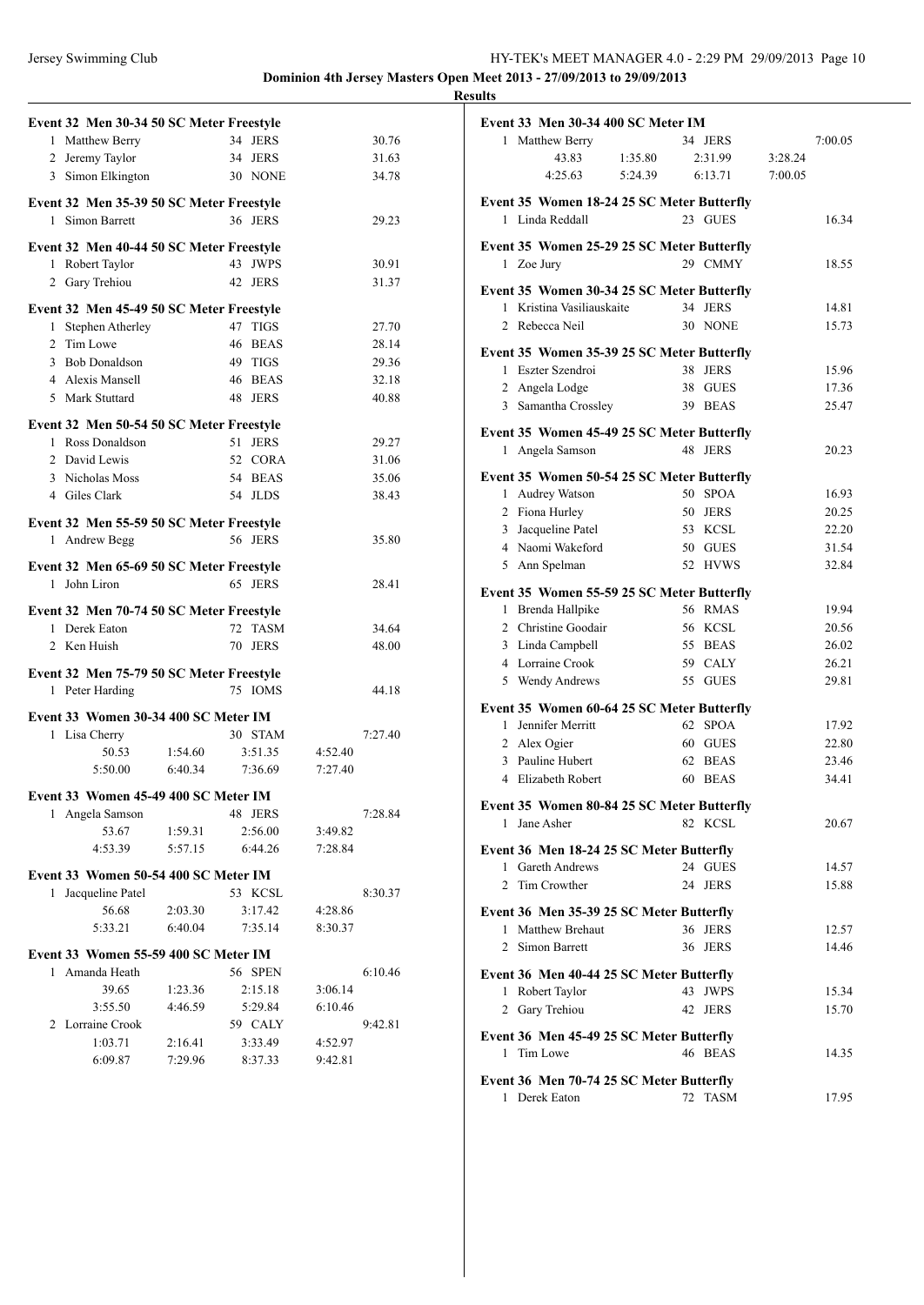| Event 37 Women 18-24 25 SC Meter Freestyle                             |                   |       |
|------------------------------------------------------------------------|-------------------|-------|
| <b>Sponsor: Dominion</b><br>1 Linda Reddall                            | 23 GUES           | 15.25 |
| Event 37 Women 25-29 25 SC Meter Freestyle                             |                   |       |
| <b>Sponsor: Dominion</b>                                               |                   |       |
| 1 Zoe Jury                                                             | 29 CMMY           | 15.62 |
| Event 37 Women 30-34 25 SC Meter Freestyle                             |                   |       |
| <b>Sponsor: Dominion</b>                                               |                   |       |
| Kristina Vasiliauskaite<br>1                                           | 34 JERS           | 13.98 |
| Rebecca Neil<br>$\mathfrak{D}$                                         | 30 NONE           | 14.16 |
| Event 37 Women 35-39 25 SC Meter Freestyle                             |                   |       |
| <b>Sponsor: Dominion</b>                                               |                   |       |
| Samantha Crossley<br>$\mathbf{1}$                                      | 39 BEAS           | 20.39 |
| Event 37 Women 45-49 25 SC Meter Freestyle                             |                   |       |
| <b>Sponsor: Dominion</b>                                               |                   |       |
| 1 Angela Samson                                                        | 48<br><b>JERS</b> | 16.73 |
| Event 37 Women 50-54 25 SC Meter Freestyle                             |                   |       |
| <b>Sponsor: Dominion</b>                                               |                   |       |
| 1 Audrey Watson                                                        | 50 SPOA           | 15.69 |
| 2 Fiona Hurley                                                         | 50 JERS           | 17.81 |
| 3 Jo Read                                                              | 51 RMAS           | 17.83 |
| 4 Jacqueline Patel                                                     | 53 KCSL           | 18.53 |
| 5 Ann Spelman                                                          | 52 HVWS           | 22.47 |
| Event 37 Women 55-59 25 SC Meter Freestyle                             |                   |       |
| <b>Sponsor: Dominion</b>                                               |                   |       |
| 1 Christine Goodair                                                    | 56 KCSL           | 16.73 |
| 2 Shirley Marsh                                                        | 59<br>GUES        | 18.74 |
| 3 Linda Campbell                                                       | <b>BEAS</b><br>55 | 20.57 |
| 4 Wendy Andrews                                                        | 55<br><b>GUES</b> | 22.02 |
| Event 37 Women 60-64 25 SC Meter Freestyle                             |                   |       |
| <b>Sponsor: Dominion</b><br>1 Jennifer Merritt                         | 62 SPOA           | 16.28 |
| 2 Alex Ogier                                                           | 60 GUES           | 17.23 |
| 3 Pauline Hubert                                                       | 62 BEAS           | 19.50 |
| 4 Elizabeth Robert                                                     | 60 BEAS           | 21.76 |
| Event 37 Women 65-69 25 SC Meter Freestyle                             |                   |       |
| <b>Sponsor: Dominion</b>                                               |                   |       |
| Jean Hiatt<br>1                                                        | 66 SPOA           | 24.50 |
| 2 Sylvia Trehiou                                                       | 66<br><b>JLDS</b> | 29.70 |
|                                                                        |                   |       |
| Event 37 Women 70-74 25 SC Meter Freestyle<br><b>Sponsor: Dominion</b> |                   |       |
| Jean Howard-Jones<br>$\mathbf{1}$                                      | 70 POOW           | 16.21 |
|                                                                        |                   |       |
| Event 38 Men 18-24 25 SC Meter Freestyle                               |                   |       |
| <b>Sponsor: Dominion</b><br>1 Gareth Andrews                           | 24 GUES           |       |
|                                                                        |                   | 13.54 |
| Event 38 Men 25-29 25 SC Meter Freestyle                               |                   |       |
| <b>Sponsor: Dominion</b>                                               |                   |       |
| 1 Luke Watling                                                         | 29 STAM           | 13.61 |
| Event 38 Men 30-34 25 SC Meter Freestyle                               |                   |       |
| <b>Sponsor: Dominion</b>                                               |                   |       |
| Jeremy Taylor<br>1                                                     | 34 JERS           | 14.02 |

|                | 2 Simon Elkington                                                |         |    | 30 NONE     |         | 15.87   |  |
|----------------|------------------------------------------------------------------|---------|----|-------------|---------|---------|--|
|                | Event 38 Men 35-39 25 SC Meter Freestyle                         |         |    |             |         |         |  |
|                | <b>Sponsor: Dominion</b>                                         |         |    |             |         |         |  |
|                | 1 Matthew Brehaut                                                |         |    | 36 JERS     |         | 12.75   |  |
|                | 2 Simon Barrett                                                  |         | 36 | <b>JERS</b> |         | 13.65   |  |
|                | Event 38 Men 45-49 25 SC Meter Freestyle                         |         |    |             |         |         |  |
|                | <b>Sponsor: Dominion</b>                                         |         |    |             |         |         |  |
| $\mathbf{1}$   | Tim Lowe                                                         |         |    | 46 BEAS     |         | 13.32   |  |
| 2              | Alexis Mansell                                                   |         |    | 46 BEAS     |         | 14.20   |  |
|                | Event 38 Men 50-54 25 SC Meter Freestyle                         |         |    |             |         |         |  |
|                | <b>Sponsor: Dominion</b>                                         |         |    |             |         |         |  |
|                | 1 David Lewis                                                    |         |    | 52 CORA     |         | 14.69   |  |
|                | 2 Giles Clark                                                    |         |    | 54 JLDS     |         | 17.49   |  |
|                | Event 38 Men 55-59 25 SC Meter Freestyle                         |         |    |             |         |         |  |
|                | <b>Sponsor: Dominion</b>                                         |         |    |             |         |         |  |
|                | --- Andrew Begg                                                  |         |    | 56 JERS     |         | DQ      |  |
|                | Event 38 Men 65-69 25 SC Meter Freestyle                         |         |    |             |         |         |  |
|                | <b>Sponsor: Dominion</b>                                         |         |    |             |         |         |  |
| 1              | John Liron                                                       |         | 65 | <b>JERS</b> |         | 13.02   |  |
|                | Event 38 Men 70-74 25 SC Meter Freestyle                         |         |    |             |         |         |  |
|                | <b>Sponsor: Dominion</b>                                         |         |    |             |         |         |  |
|                | 1 Derek Eaton                                                    |         |    | 72 TASM     |         | 15.77   |  |
| $\overline{2}$ | Ken Huish                                                        |         | 70 | <b>JERS</b> |         | 21.06   |  |
|                | Event 38 Men 75-79 25 SC Meter Freestyle                         |         |    |             |         |         |  |
|                | <b>Sponsor: Dominion</b>                                         |         |    |             |         |         |  |
|                | 1 Peter Harding                                                  |         |    | 75 IOMS     |         | 18.82   |  |
|                | Event 39 Women 30-34 200 SC Meter Backstroke                     |         |    |             |         |         |  |
|                | 1 Claire Bradbury                                                |         |    | 34 TIGS     |         | 3:13.58 |  |
|                | 45.55                                                            | 1:34.53 |    | 2:24.86     | 3:13.58 |         |  |
|                | Event 39 Women 40-44 200 SC Meter Backstroke                     |         |    |             |         |         |  |
|                | 1 Wendy Trehiou                                                  |         |    | 44 JLDS     |         | 3:41.92 |  |
|                | 51.60                                                            | 1:49.15 |    | 2:45.78     | 3:41.92 |         |  |
|                | Event 39 Women 45-49 200 SC Meter Backstroke                     |         |    |             |         |         |  |
| $\mathbf{1}$   | Angela Samson                                                    |         |    | 48 JERS     |         | 3:19.53 |  |
|                | 45.91                                                            | 1:37.31 |    | 2:29.41     | 3:19.53 |         |  |
|                |                                                                  |         |    |             |         |         |  |
|                | Event 39 Women 50-54 200 SC Meter Backstroke<br>1 Naomi Wakeford |         |    | 50 GUES     |         | 4:31.27 |  |
|                | 1:04.91                                                          | 2:14.76 |    | 3:24.88     | 4:31.27 |         |  |
|                | 2 Gill Miles                                                     |         |    | 53 BRHW     |         | 5:10.46 |  |
|                | 1:13.49                                                          | 2:33.83 |    | 3:55.71     | 5:10.46 |         |  |
|                |                                                                  |         |    |             |         |         |  |
|                | Event 39 Women 55-59 200 SC Meter Backstroke<br>1 Amanda Heath   |         |    | 56 SPEN     |         | 3:02.18 |  |
|                | 44.17                                                            | 1:30.27 |    | 2:16.69     | 3:02.18 |         |  |
|                | 2 Pauline Hogg                                                   |         |    | 56 GUES     |         | 3:10.63 |  |
|                | 45.53                                                            | 1:34.35 |    | 2:23.20     | 3:10.63 |         |  |
|                | 3 Christine Goodair                                              |         |    | 56 KCSL     |         | 3:33.65 |  |
|                | 49.12                                                            |         |    | 2:39.78     | 3:33.65 |         |  |
| 4              | Brenda Hallpike                                                  |         |    | 56 RMAS     |         | 3:33.67 |  |
|                | 50.23                                                            | 1:43.65 |    | 2:38.71     | 3:33.67 |         |  |
|                |                                                                  |         |    |             |         |         |  |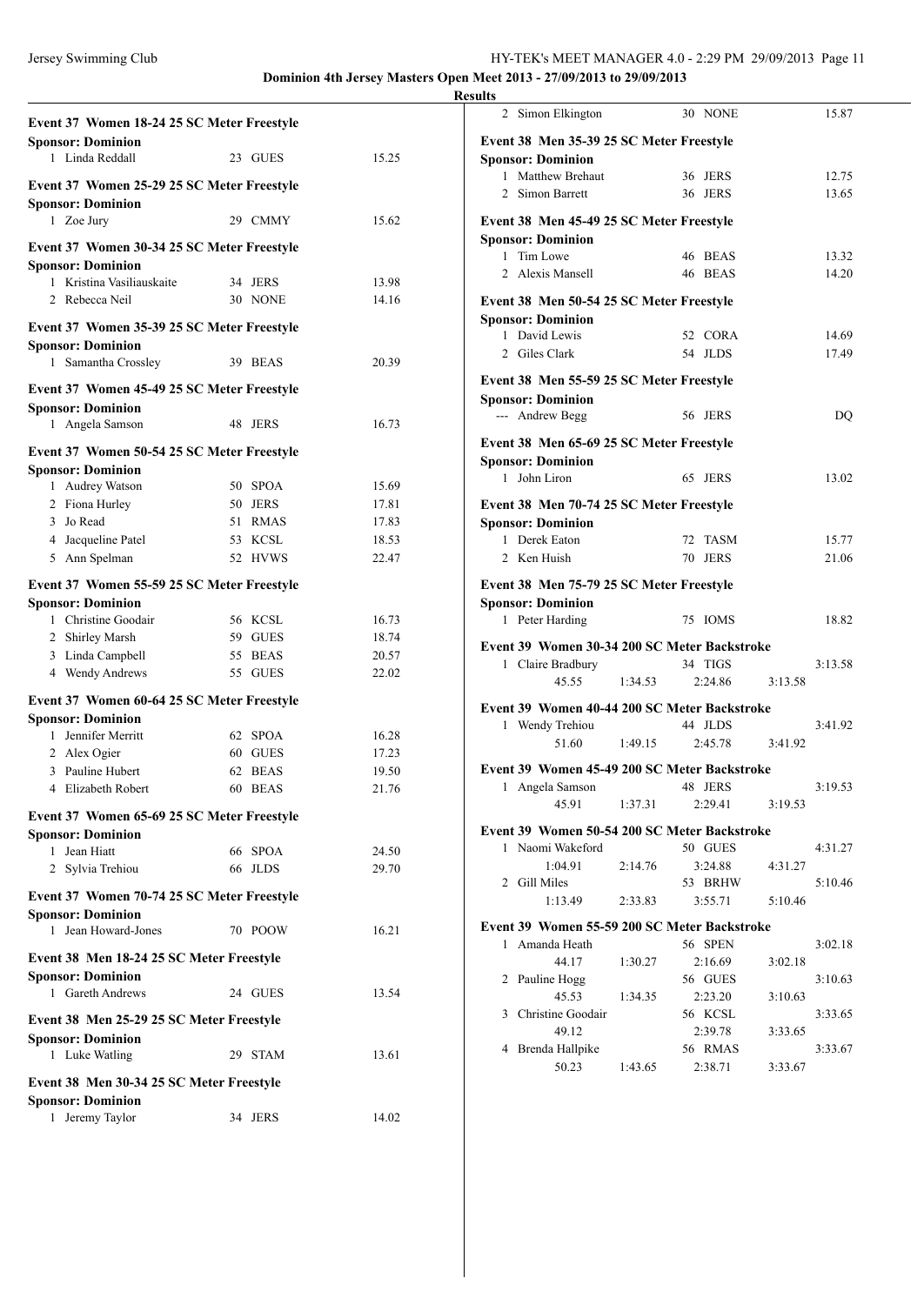| Event 40 Men 30-34 200 SC Meter Backstroke    |         |    |                    |         |                  |
|-----------------------------------------------|---------|----|--------------------|---------|------------------|
| 1 Ben Thomas                                  |         |    | 31 OTTL            |         | 2:27.76          |
| 33.93                                         | 1:11.64 |    | 1:50.33            | 2:27.76 |                  |
| Event 40 Men 50-54 200 SC Meter Backstroke    |         |    |                    |         |                  |
| 1 Ross Donaldson                              |         | 51 | <b>JERS</b>        |         | 2:41.74          |
| 37.01                                         | 1:17.68 |    | 2:00.12            | 2:41.74 |                  |
| Event 41 Women 18-24 50 SC Meter Butterfly    |         |    |                    |         |                  |
| <b>Sponsor: Alpha Print</b>                   |         |    |                    |         |                  |
| 1 Natasha Stuttard                            |         | 18 | TIGS               |         | 35.08            |
| Event 41 Women 30-34 50 SC Meter Butterfly    |         |    |                    |         |                  |
| <b>Sponsor: Alpha Print</b>                   |         |    |                    |         |                  |
| 1 Rebecca Neil                                |         |    | 30 NONE            |         | 34.70            |
| 2 Kristina Vasiliauskaite                     |         | 34 | <b>JERS</b>        |         | 34.76            |
| 3 Lisa Cherry                                 |         |    | 30 STAM            |         | 45.62            |
| Event 41 Women 35-39 50 SC Meter Butterfly    |         |    |                    |         |                  |
| <b>Sponsor: Alpha Print</b>                   |         |    |                    |         |                  |
| 1 Eszter Szendroi                             |         |    | 38 JERS            |         | 34.80            |
| 2 Angela Lodge                                |         |    | 38 GUES            |         | 38.89            |
| Event 41 Women 45-49 50 SC Meter Butterfly    |         |    |                    |         |                  |
| <b>Sponsor: Alpha Print</b>                   |         |    |                    |         |                  |
| 1 Sandra Jones                                |         |    | 49 GLMW            |         | 33.83            |
| 2 Leigh Chaytor                               |         |    | 48 JERS            |         | 35.22            |
| 3 Angela Samson                               |         | 48 | <b>JERS</b>        |         | 49.33            |
| Event 41 Women 50-54 50 SC Meter Butterfly    |         |    |                    |         |                  |
| <b>Sponsor: Alpha Print</b>                   |         |    |                    |         |                  |
| 1 Audrey Watson                               |         |    | 50 SPOA            |         | 38.79            |
| 2 Fiona Hurley                                |         |    | 50 JERS<br>52 HVWS |         | 46.71<br>1:17.37 |
| 3 Ann Spelman                                 |         |    |                    |         |                  |
| Event 41 Women 55-59 50 SC Meter Butterfly    |         |    |                    |         |                  |
| <b>Sponsor: Alpha Print</b><br>1 Pauline Hogg |         |    | 56 GUES            |         | 41.55            |
| 2 Brenda Hallpike                             |         |    | 56 RMAS            |         | 46.18            |
| 3 Lorraine Crook                              |         |    | 59 CALY            |         | 1:00.69          |
| 4 Wendy Andrews                               |         |    | 55 GUES            |         | 1:06.12          |
| Event 41 Women 60-64 50 SC Meter Butterfly    |         |    |                    |         |                  |
| <b>Sponsor: Alpha Print</b>                   |         |    |                    |         |                  |
| Jennifer Merritt<br>1                         |         |    | 62 SPOA            |         | 42.46            |
| 2 Alex Ogier                                  |         |    | 60 GUES            |         | 50.91            |
| Event 41 Women 80-84 50 SC Meter Butterfly    |         |    |                    |         |                  |
| <b>Sponsor: Alpha Print</b>                   |         |    |                    |         |                  |
| Jane Asher<br>$\mathbf{1}$                    |         |    | 82 KCSL            |         | 52.31            |
| Event 42 Men 18-24 50 SC Meter Butterfly      |         |    |                    |         |                  |
| <b>Sponsor: Alpha Print</b>                   |         |    |                    |         |                  |
| 1 Gareth Andrews                              |         |    | 24 GUES            |         | 33.55            |
| Event 42 Men 30-34 50 SC Meter Butterfly      |         |    |                    |         |                  |
| <b>Sponsor: Alpha Print</b>                   |         |    |                    |         |                  |
| 1 Ben Thomas                                  |         | 31 | <b>OTTL</b>        |         | 29.56            |
| 2 Matthew Berry                               |         |    | 34 JERS            |         | 35.56            |
| Event 42 Men 35-39 50 SC Meter Butterfly      |         |    |                    |         |                  |
| <b>Sponsor: Alpha Print</b>                   |         |    |                    |         |                  |
| 1 Matthew Brehaut                             |         |    | 36 JERS            |         | 27.61            |
|                                               |         |    |                    |         |                  |

| Event 42 Men 40-44 50 SC Meter Butterfly       |         |    |             |         |
|------------------------------------------------|---------|----|-------------|---------|
| <b>Sponsor: Alpha Print</b><br>1 Robert Taylor |         |    | 43 JWPS     | 34.27   |
| Event 42 Men 45-49 50 SC Meter Butterfly       |         |    |             |         |
| <b>Sponsor: Alpha Print</b><br>Tim Lowe<br>1   |         |    | 46 BEAS     | 32.57   |
| Event 42 Men 50-54 50 SC Meter Butterfly       |         |    |             |         |
| <b>Sponsor: Alpha Print</b>                    |         |    |             |         |
| 1 Ross Donaldson                               |         | 51 | <b>JERS</b> | 33.64   |
| 2 John Carnegie                                |         |    | 50 JERS     | 41.09   |
| Event 42 Men 60-64 50 SC Meter Butterfly       |         |    |             |         |
| <b>Sponsor: Alpha Print</b>                    |         |    |             |         |
| 1 Peter Weedon                                 |         |    | 64 JERS     | 39.26   |
| Event 43 Women 25-29 100 SC Meter Freestyle    |         |    |             |         |
| <b>Sponsor: Dominion</b>                       |         |    |             |         |
| 1 Zoe Jury                                     |         |    | 29 CMMY     | 1:22.08 |
| 38.80                                          | 1:22.08 |    |             |         |
| Event 43 Women 30-34 100 SC Meter Freestyle    |         |    |             |         |
| <b>Sponsor: Dominion</b>                       |         |    |             |         |
| 1 Kristina Vasiliauskaite                      |         |    | 34 JERS     | 1:06.84 |
| 32.20                                          | 1:06.84 |    |             |         |
|                                                |         |    |             |         |
| Event 43 Women 35-39 100 SC Meter Freestyle    |         |    |             |         |
| <b>Sponsor: Dominion</b><br>1 Philippa Worth   |         | 38 | <b>JERS</b> | 1:21.52 |
| 38.99                                          | 1:21.52 |    |             |         |
| 2 Samantha Crossley                            |         |    | 39 BEAS     | 1:47.24 |
| 46.10                                          | 1:47.24 |    |             |         |
|                                                |         |    |             |         |
| Event 43 Women 40-44 100 SC Meter Freestyle    |         |    |             |         |
| <b>Sponsor: Dominion</b>                       |         |    |             |         |
| 1 Wendy Trehiou<br>42.85                       | 1:30.05 |    | 44 JLDS     | 1:30.05 |
|                                                |         |    |             |         |
| Event 43 Women 45-49 100 SC Meter Freestyle    |         |    |             |         |
| <b>Sponsor: Dominion</b>                       |         |    |             |         |
| 1 Angela Samson                                |         |    | 48 JERS     | 1:21.64 |
| 39.02                                          | 1:21.64 |    |             |         |
| Event 43 Women 50-54 100 SC Meter Freestyle    |         |    |             |         |
| <b>Sponsor: Dominion</b>                       |         |    |             |         |
| Audrey Watson<br>1                             |         | 50 | <b>SPOA</b> | 1:19.87 |
| 37.84                                          | 1:19.87 |    |             |         |
| Nicola Doleman<br>2                            |         | 53 | <b>JERS</b> | 1:20.16 |
| 37.84                                          | 1:20.16 |    |             |         |
| Jo Read<br>3                                   |         | 51 | <b>RMAS</b> | 1:28.59 |
| 42.56                                          | 1:28.59 |    |             |         |
| Ann Spelman<br>4                               |         | 52 | <b>HVWS</b> | 1:44.70 |
| 50.96<br>Gill Miles<br>5                       | 1:44.70 | 53 | <b>BRHW</b> | 1:52.04 |
| 57.08                                          | 1:52.04 |    |             |         |
|                                                |         |    |             |         |
| Event 43 Women 55-59 100 SC Meter Freestyle    |         |    |             |         |
| <b>Sponsor: Dominion</b>                       |         |    |             |         |
| Karen Jennings<br>$\mathbf{1}$                 |         |    | 56 SPOA     | 1:15.08 |
| 36.53                                          | 1:15.08 |    |             |         |
|                                                |         |    |             |         |
|                                                |         |    |             |         |